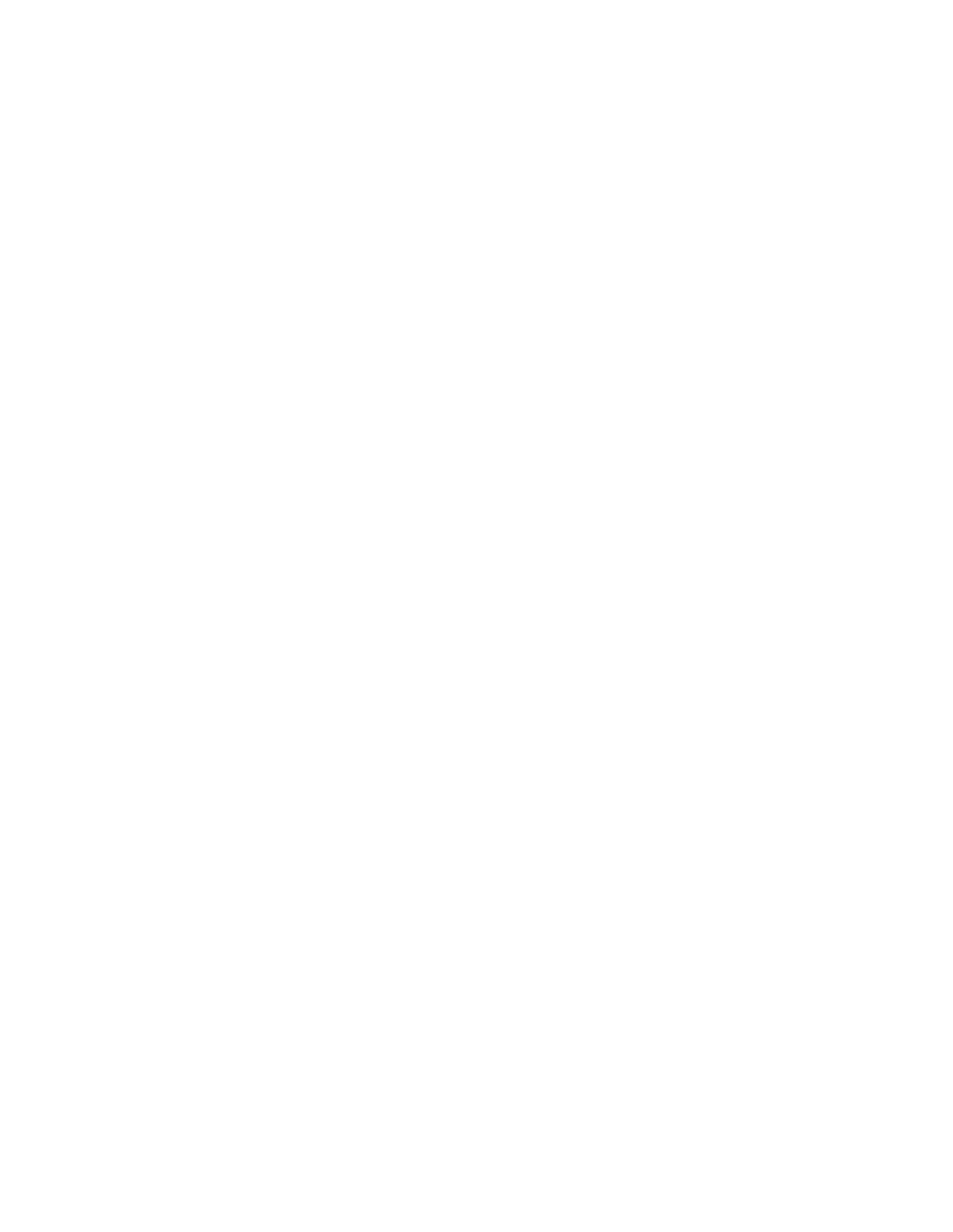## **Table of Contents**

| <b>ARTICLE I</b>    |
|---------------------|
|                     |
| <b>ARTICLE II</b>   |
|                     |
| <b>ARTICLE III</b>  |
|                     |
| <b>ARTICLE IV</b>   |
|                     |
| <b>ARTICLE V</b>    |
|                     |
| <b>ARTICLE VI</b>   |
|                     |
| <b>ARTICLE VII</b>  |
|                     |
| <b>ARTICLE VIII</b> |
|                     |
| <b>ARTICLE IX</b>   |
|                     |
| <b>ARTICLE X</b>    |
|                     |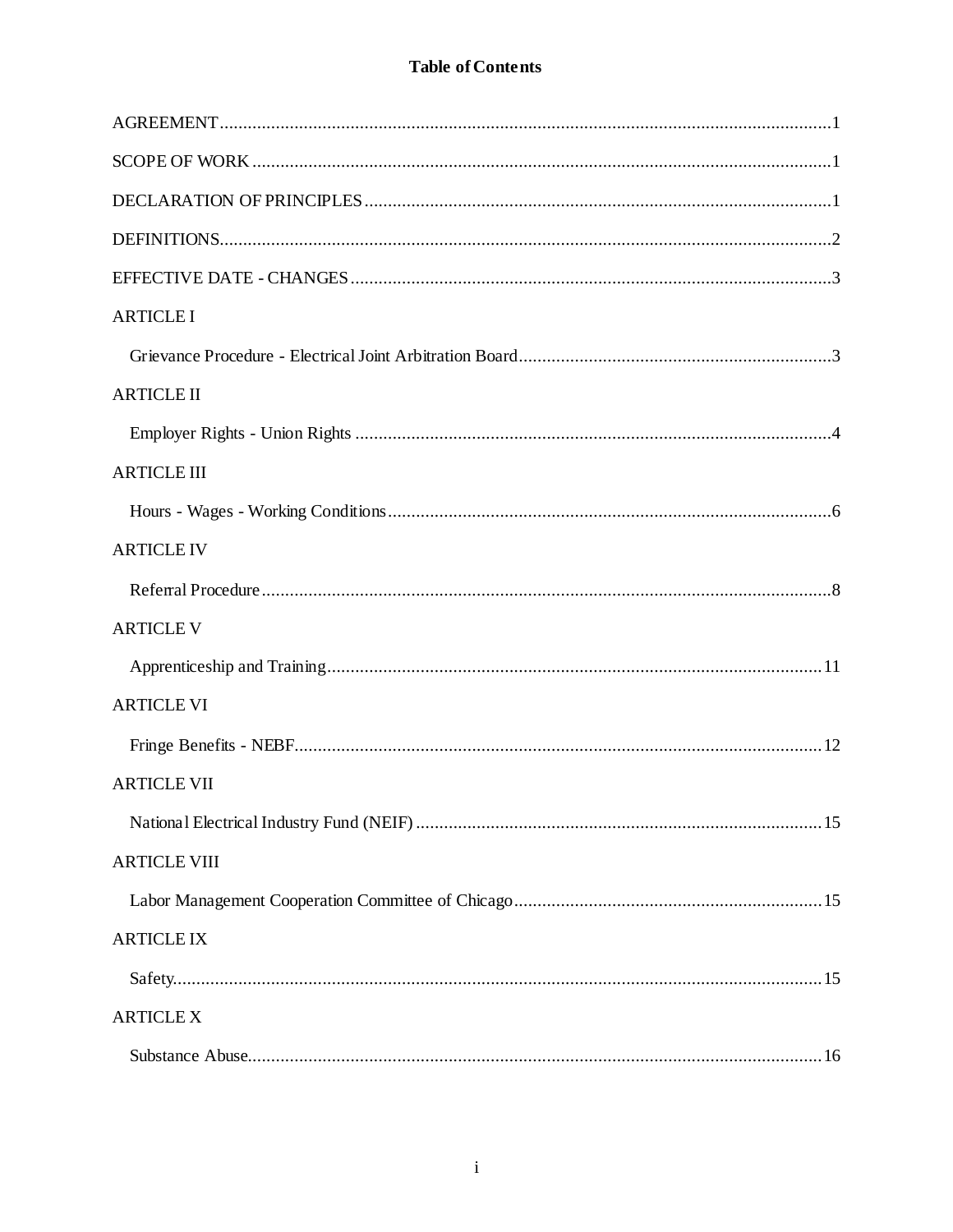## **Table of Contents**

| <b>ARTICLE XI</b>   |
|---------------------|
|                     |
| <b>ARTICLE XII</b>  |
|                     |
| <b>ARTICLE XIII</b> |
|                     |
| <b>ARTICLE XIV</b>  |
|                     |
| <b>ARTICLE XV</b>   |
|                     |
| <b>ARTICLE XVI</b>  |
|                     |
|                     |
| <b>APPENDIXA</b>    |
|                     |
| <b>APPENDIX B</b>   |
|                     |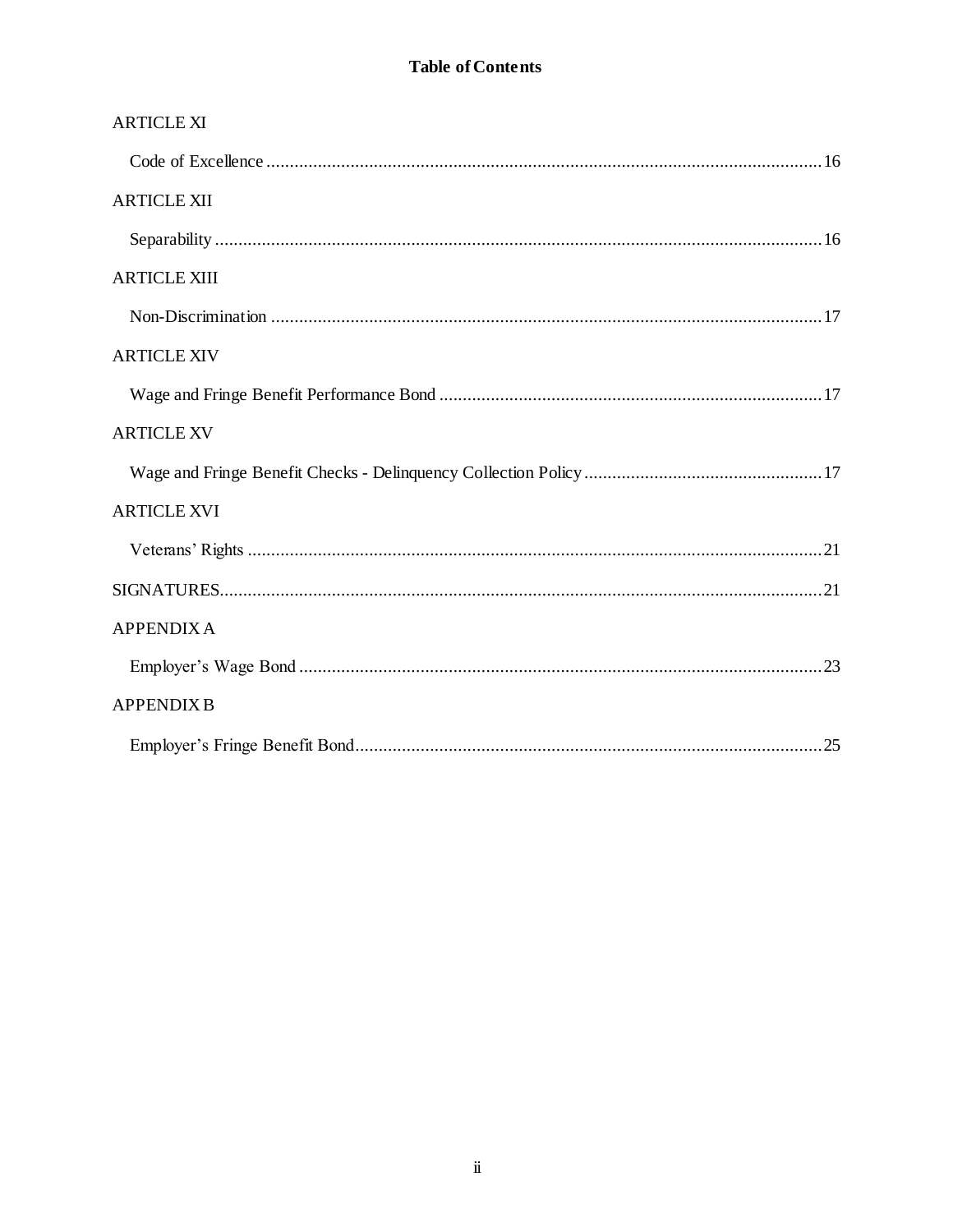## **AGREEMENT**

## <span id="page-4-0"></span>Agreement by and between the ELECTRICAL CONTRACTORS' ASSOCIATION OF CITY OF CHICAGO and LOCAL UNION NO. 134, INTERNATIONAL BROTHERHOOD OF ELECTRICAL WORKERS.

It shall apply to all firms who sign a Letter of Assent to be bound by this Agreement.

## **SCOPE OF WORK**

<span id="page-4-1"></span>It is mutually agreed that the provisions of this Agreement shall apply to all units built for family residences, involving the construction, alteration, or repair of single family houses, apartment buildings, condos, townhouses and residential sections of mixed-use non-institutional buildings. This includes main service up to and including 800 amp, 120/208 volt, three phase, branch circuit panels and their feeds, branch conduit, wire fixtures and devices. Also included are all incidental items such as site work, parking area lighting and accent lighting, that are associated with family residences or residential units.

## **DECLARATION OF PRINCIPLES**

- <span id="page-4-2"></span>I. There shall be no limitations as to the amount of work a man shall perform during his working day.
- II. There shall be no restrictions of the use of machinery, tools or appliances.
- III. There shall be no restriction of the use of any raw or manufactured material, except prison made. With reference to Principles I and II above, no Employee shall be required to use tools or materials that do not meet with the requirements of Article II of this Agreement.
- IV. No person shall have the right to interfere with Employees during working hours.
- V. The use of Apprentices shall not be prohibited.
- VI. The General Foreman, or Foreman shall be the Agent of the Employer.
- VII. The Employee shall demand and receive the wages agreed upon by the Electrical Joint Arbitration Board in this trade under all circumstances.
- VIII. The Employer is at liberty to employ Journeymen Wiremen in accordance with the terms of the Referral Procedures as provided in Article IV herein.
	- IX. The Employer is at liberty to discharge whomever he sees fit for proper causes as provided for in this Agreement.
	- X. The Electrical Industry Drug-Free Alliance, a subcommittee of the Electrical Joint Arbitration Board, has been established to address the problem of drug and alcohol abuse in the electrical industry. The Drug-Free Alliance policy is by reference a permanent part of this agreement.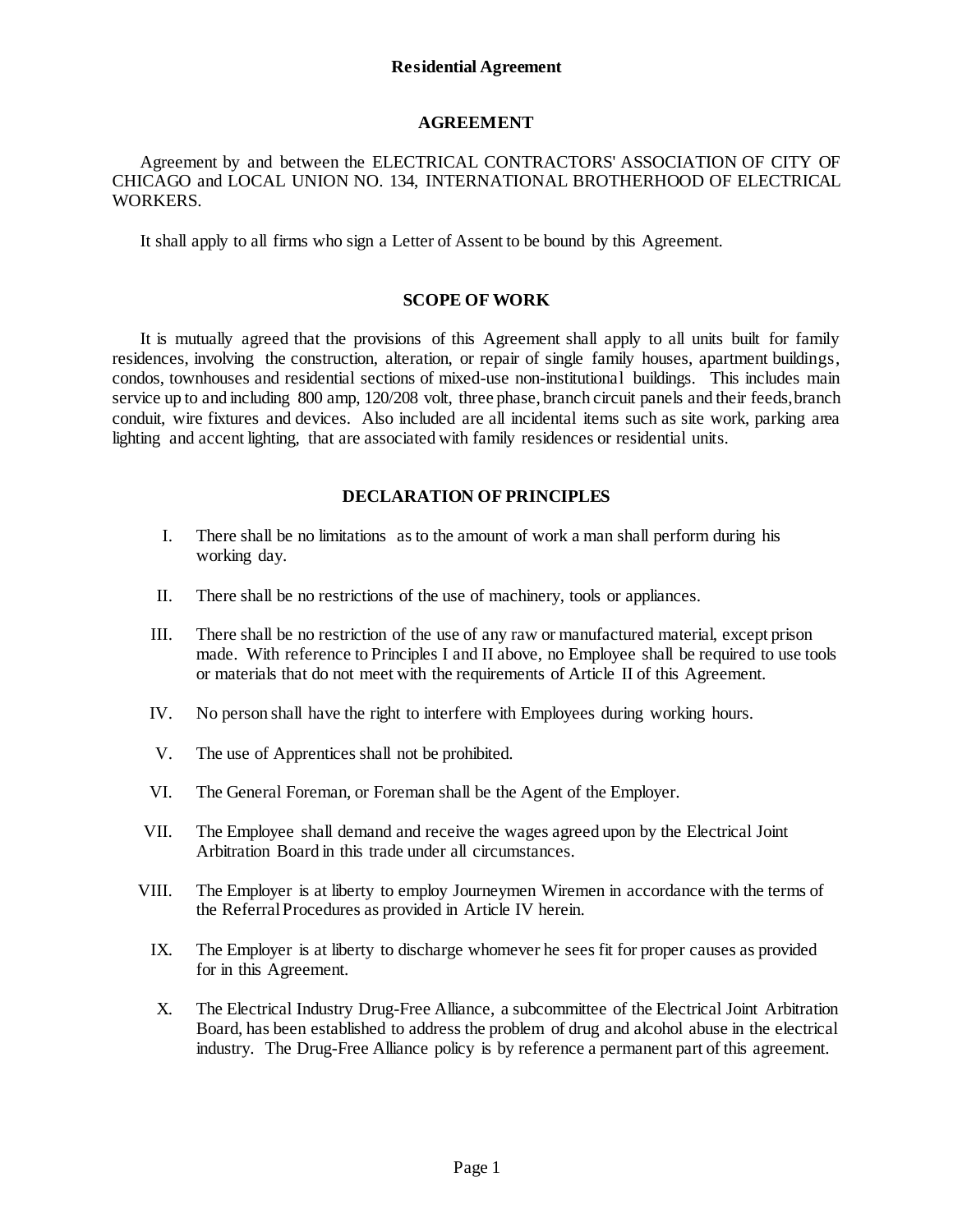- XI. Unless the context in which they are used clearly requires otherwise, words used in this contract denoting gender shall refer to both the masculine and feminine.
- XII. The Employer and the Union agreed that they will not discriminate against any employee because of race, color, religion, sex, national origin, disability, handicap, marital status, parental status, military discharge status, or any other basis protected by law.

## **DEFINITIONS**

<span id="page-5-0"></span>The word and words used herein refer to and are defined as follows:

"Association," "Contractor," or "Employer," refer to the members of the Electrical Contractors' Association of City of Chicago and/or other Employers eligible to participate. The Employer who is properly qualified as such shall be a person, firm, or corporation whose main business is fully identified with the electrical contracting industry and who is further qualified by experience, knowledge of the industry, ability to provide and maintain a wage and fringe benefit bond and to meet all payroll requirements on a timely basis, maintains a place of business, is signatory to the Residential Agreement negotiated between the Electrical Contractors' Association of City of Chicago and Local Union No. 134, I.B.E.W., employing not less than one (1) Residential Wireman and holds themselves out to the public as being engaged in the electrical contracting industry. Employers not in the electrical construction industry shall not become parties to the Residential Agreement nor to the terms and conditions in it which are unique to the residential electrical construction industry.

"Union" refers to Local Union No. 134, International Brotherhood of Electrical Workers.

"Principal Agreement" refers to the standard form of written agreement entered into between the Electrical Contractors' Association of City of Chicago and Local Union No. 134, International Brotherhood of Electrical Workers since August 11, 1903.

"Party" or "Parties" refer singularly to the Association or Union, and jointly to the Association or Union collectively.

"Residential Joint Arbitration Board" or "Board" refers to the Arbitration Board which shall be composed of a subcommittee of members of the Electrical Joint Arbitration Board created in Article I of the Principal Agreement.

"Labor Management Cooperation Committee" or "LMCC Chicago" or "LMCC" refers to the Labor Management Cooperation Committee entered into between the parties hereto on June 5, 1990 and as described in Article VIII of the Principal Agreement.

"Employee" or "Employees" refers to Residential Wireman, General Foreman, Foreman, or Apprentices working for a contributing Employer who is issued a Form W-2 by that Employer for purposes of Federal payroll taxes.

"National Electrical Benefit Fund" refers to a fund established between the National Electrical Contractors Association and the International Brotherhood of Electrical Workers to provide pensions to Employees represented by the International Brotherhood of Electrical Workers.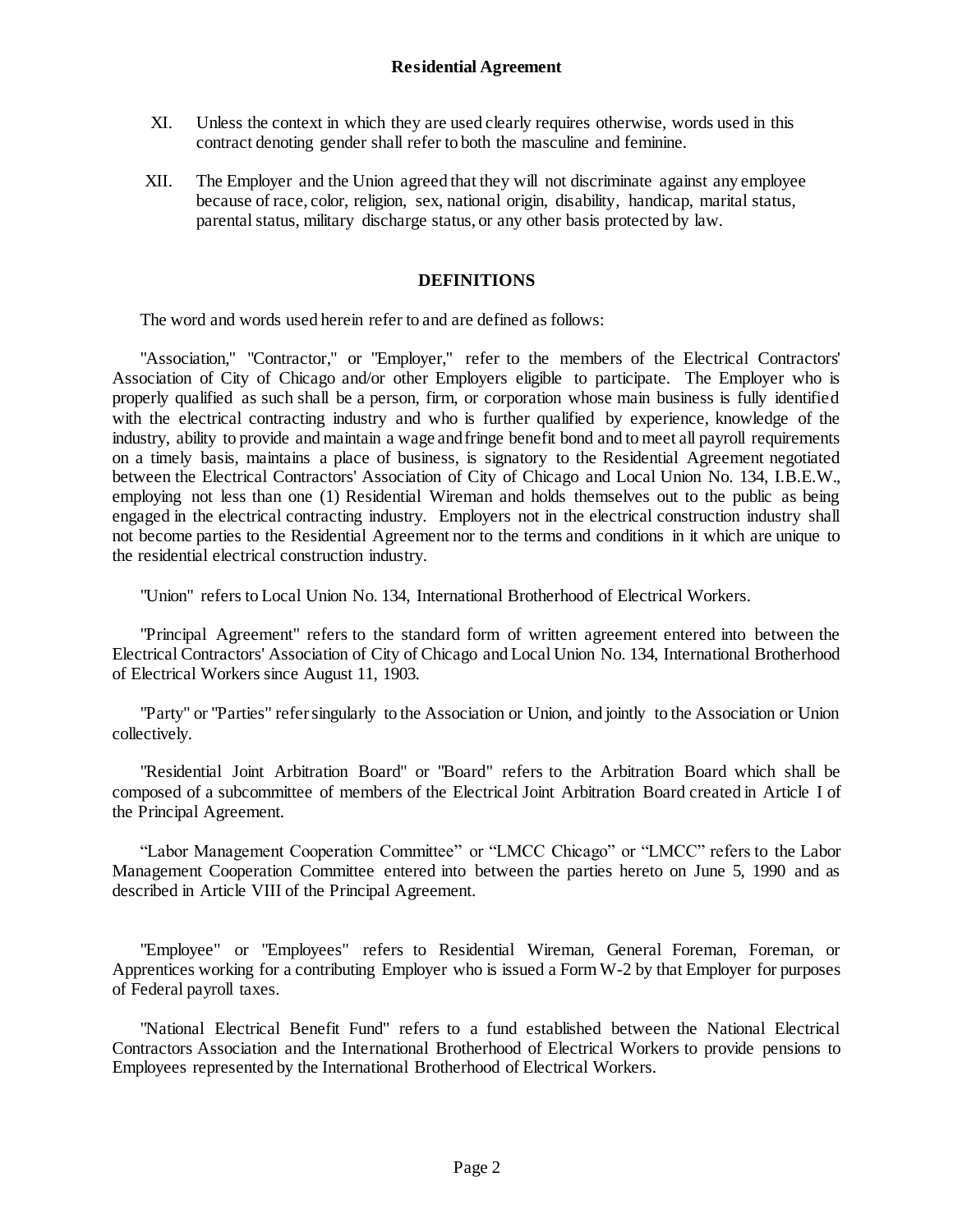### **EFFECTIVE DATE - CHANGES**

<span id="page-6-0"></span>This Agreement between the above parties, as amended, shall take effect June 5, 2017, and shall remain in effect through June 6, 2021. However, the rate of wages shall be subject to review on sixty (60) days written notice from either party to the other and any change brought about as a result of such review shall become effective the first day of the pay period of the month following the expiration of such sixty (60) days notice, unless the Electrical Joint Arbitration Board determines a different effective date.

This Agreement shall continue in full force and effect after June 6, 2021, subject to amendment or cancellation in the manner herein provided. If amendment is desired, the contents of the amendment shall accompany a sixty (60) days written notice prior to June 6, 2021 or any May 31 thereafter, by either party to the other, and any differences between the parties concerning the amendment shall be dealt with as per Article I. If cancellation is desired, the reason for cancellation shall be duly set forth in a like sixty (60) days notice in order that the delegated representatives of the parties may, during such period, endeavor to settle the issues occasioning the notice to cancel, together with other issues which may be introduced by the parties in their negotiations. In the event of failure of the parties to renew this Agreement or negotiate a new one within the sixty (60) day period provided by the cancellation notice, the parties may extend their negotiations, submit their differences to arbitration as per Article I or recognize the expiration of their contractual relations.

Amendments by mutual agreement of the Electrical Joint Arbitration Board may be made at any time during the term of this Agreement.

### **ARTICLE I Grievance Procedure - Electrical Joint Arbitration Board**

<span id="page-6-2"></span><span id="page-6-1"></span>**Section 1.01** There shall be no stoppage of work either by strike or lockout because of any proposed changes in this Agreement or dispute over matters relating to this Agreement. All such matters must be handled as stated herein.

**Section 1.02** The Electrical Joint Arbitration Board, as created in Article III of the Principal Agreement, shall meet regularly at such stated times as it may decide. It shall also meet within forty-eight (48) hours when notice is given by either party. It shall select its own Chairman and Secretary.

**Section 1.03** All grievances or questions in dispute shall be adjusted by the duly authorized representative of each of the parties to this Agreement. In the event that these two are unable to adjust any matter within 48 hours, they shall refer the same to the Electrical Joint Arbitration Board.

**Section 1.04** All matters coming before the Electrical Joint Arbitration Board shall be decided by a majority vote. Four members of the Committee, two from each of the parties hereto, shall be a quorum for the transaction of business, but each party shall have the right to cast the full vote of its membership and it shall be counted as though all were present and voting.

**Section 1.05** Should the Electrical Joint Arbitration Board fail to agree or to adjust any matter, such matter shall then be referred to the Federal Mediation and Conciliation Service for adjudication. The decision by the FMCS Mediator shall be final and binding on both parties hereto.

**Section 1.06** When any matter in dispute has been referred to conciliation or arbitration for adjustment, the provisions and conditions prevailing prior to the time such matters arose shall not be changed or abrogated until agreement has been reached or a ruling has been made.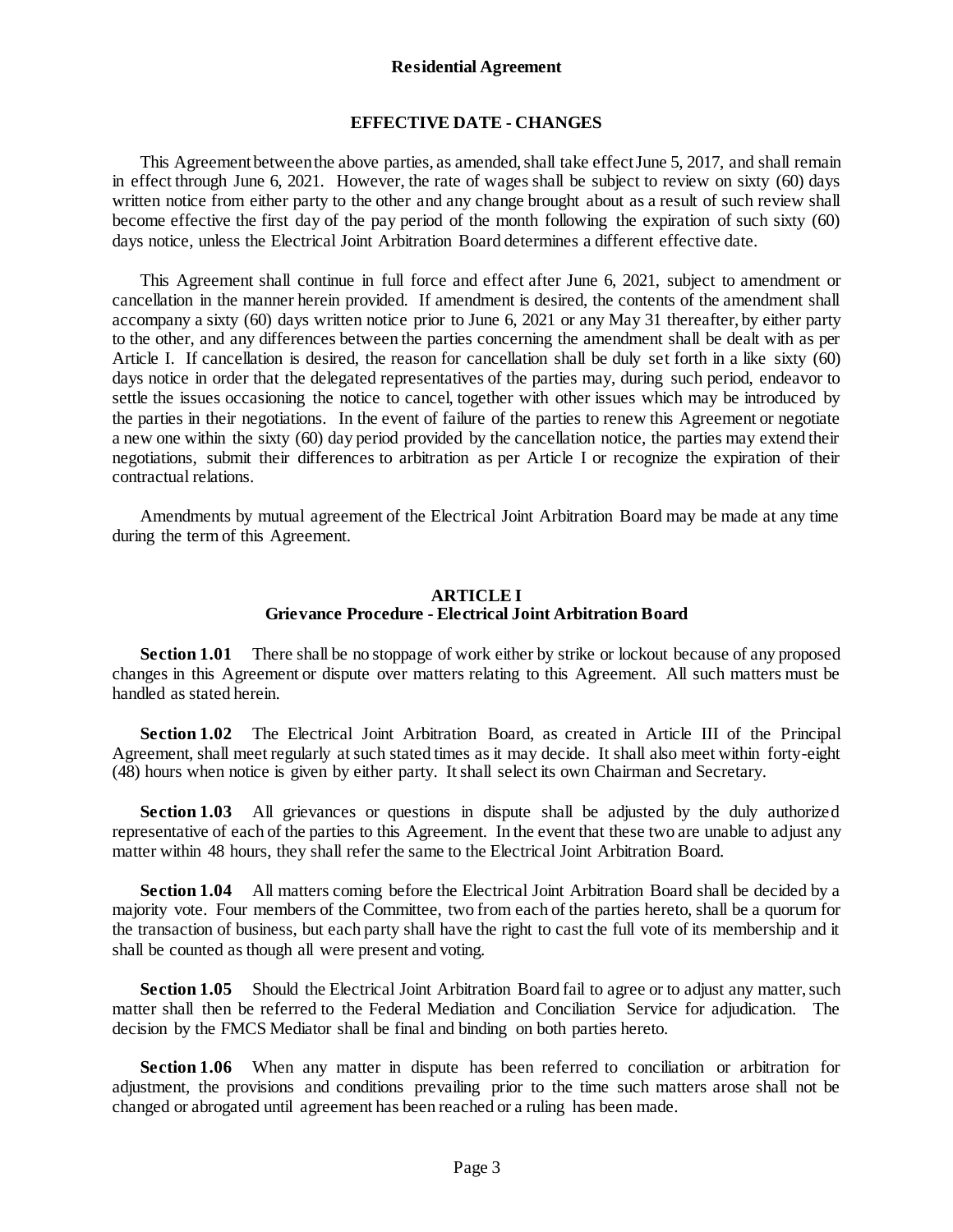**Section 1.07** The Electrical Joint Arbitration Board shall also have full power to construe and interpret this Agreement and to apply it to situations which may seem to not be clearly covered by its terms.

**Section 1.08** The Electrical Joint Arbitration Board reserves the right to audit the books of any Employer working under the Residential Agreement to determine hours worked and wages paid. Where a delinquency is in evidence, the Employees in the employ of the delinquent Employer shall be notified that their benefits are in jeopardy. All action by the Electrical Joint Arbitration Board taken under Article I, Section 8 shall be stated in writing and shall be filed with the Secretary of the Board.

**Section 1.09** Any employer employing individuals under this agreement who is found performing work not covered by this agreement with said individuals, shall be fined no less than the economic impact to the industry and shall be subject to having these employees removed from their employ.

## **ARTICLE II Employer Rights - Union Rights**

<span id="page-7-1"></span><span id="page-7-0"></span>**Section 2.01** Workmen shall install all electrical work in a safe and workmanlike manner and in accordance with the Employer's direction and all applicable electrical codes and municipal ordinances.

**Section 2.02** The following is a suggested tool list for Employees in order that they may properly execute the work covered by this Agreement:

|              | tool box / tool bag            |   | $1$ " x $12$ " cold chisel   |
|--------------|--------------------------------|---|------------------------------|
|              | electrician's belt             |   | scratch awl                  |
| 1            | electrician's pouch            |   | center punch                 |
|              | 4" square screwdriver          |   | hex key set                  |
| -1           | 6" square screwdriver          |   | tap wrench set $-0$ to $1/4$ |
| 1            | 8" square screwdriver          |   | pair tin snips               |
| -1           | #2 phillips screwdriver        |   | $9"$ level                   |
| 1            | 8" diagonal cut pliers         |   | electrician's hammer         |
| $\mathbf{1}$ | 8" long nose pliers            |   | electrician's knife          |
|              | 9" side cut pliers             |   | 600V ac/dc volt-con tester   |
| 2            | pair channellock pliers        |   | flashlight                   |
| 1            | pair wire strippers            |   | fuse puller                  |
|              | 8" half round file with handle |   | $1"$ x 25' tape measure      |
|              | 10" adjustable wrench          | 1 | 6' wood folding rule         |
|              | 12" hacksaw frame              |   |                              |

**Section 2.03** The Union understands the Employer is responsible to perform the work required by the owner. The Employer shall, therefore, have no restrictions except those specifically provided for in the collective bargaining agreement, in planning, directing and controlling the operation of all his work, in deciding the number and kind of Employees to properly perform the work, in hiring and laying off Employees, in transferring Employees from job to job within the Local Union's geographical jurisdiction, in determining the need and number as well as the person who will act as Foreman, in requiring all Employees to observe the Employer's and/or owner's rules and regulations not inconsistent with this Agreement, in requiring all Employees to observe all safety regulations, and in discharging Employees for proper cause.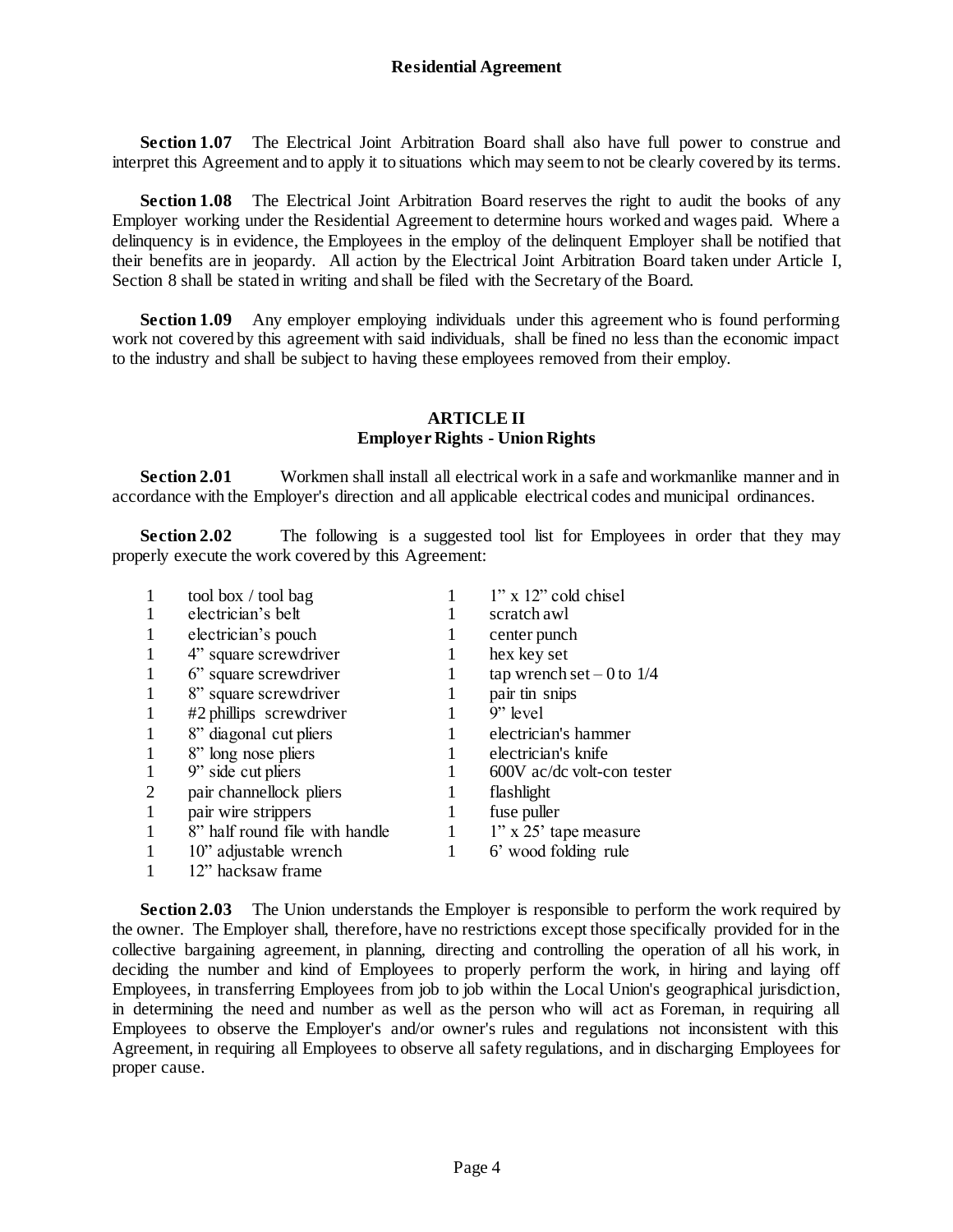**Section 2.04** The Union agrees that if, during the life of this Agreement, it grants to any other Employer in the Electrical Contracting Industry on work covered by this Agreement, any better terms or conditions than those set forth in this Agreement, such better terms or conditions shall be made available to Employers working under the terms and conditions of this Agreement and the Union shall immediately notify the Electrical Contractors' Association of City of Chicago of any such concession.

**Section 2.05** The Local Union is a part of the International Brotherhood of Electrical Workers and any violation or annulment by an individual Employer of the approved Agreement of this or any other Local Union of the IBEW, other than violations of Paragraph 2 of this Section, will be sufficient cause for the cancellation of this Agreement by the Local Union, after a finding has been made by the International President of the Union that such a violation or annulment has occurred.

The subletting, assigning or transferring by an individual Employer of any work in connection with electrical work to any person, firm or corporation not recognizing the IBEW or one of its Local Unions as the collective bargaining representative of his Employees on any electrical work in the jurisdiction of this or any other Local Union to be performed at the site of the construction, alteration or repair of a building, structure or other work, will be deemed a material breach of this Agreement.

All charges or violations of Paragraph 2 of this Section shall be considered as a dispute and shall be processed in accordance with the provisions of this Agreement covering the procedure for the handling of grievances and the final and binding resolution of disputes.

**Section 2.06** The Employer recognizes the Union as the sole and exclusive representative of all its Employees performing work within the jurisdiction of the Union for the purposes of collective bargaining in respect to rates of pay, wages, hours of employment and conditions of employment.

**Section 2.07** The Employer understands that the Local Union's jurisdiction - both trade and territorial - is not a subject for negotiations but, rather is determined solely within the IBEW by the International President and, therefore, agrees to recognize and be bound by such determinations.

**Section 2.08** No member while he remains a member and subject to employment by Employers operating under this Agreement shall himself become a contractor for the performance of any electrical work.

**Section 2.09** All Employees covered by the terms of this Agreement shall be required to become and remain members of the Union as a condition of employment from and after the eighth day following the date of their employment or the effective date of this Agreement, whichever is later.

Section 2.10 In order to protect and preserve, for the Employees covered by this Agreement, all work heretofore performed by them, and in order to prevent any device or subterfuge to avoid the protection and preservation of such work, it is hereby agreed as follows: If and when the Employer shall perform any on-site construction work of the type covered by this Agreement, under its own name or under the name of another, as a corporation, company, partnership, or any other business entity, including a joint-venture, wherein the Employer, through its officers, directors, partners or stockholders, exercises either directly or indirectly, management, control or majority ownership, the terms and conditions of this Agreement shall be applicable to all such work. All charges of violations of this Section shall be considered as a dispute and shall be processed in accordance with the provisions of this Agreement covering the procedure for the handling of grievances and the final and binding resolution of disputes.

**Section 2.11** Any firm outside the geographical area defined in this Agreement, doing electrical work within the jurisdiction of this Local Union shall not be allowed to bring in more than four non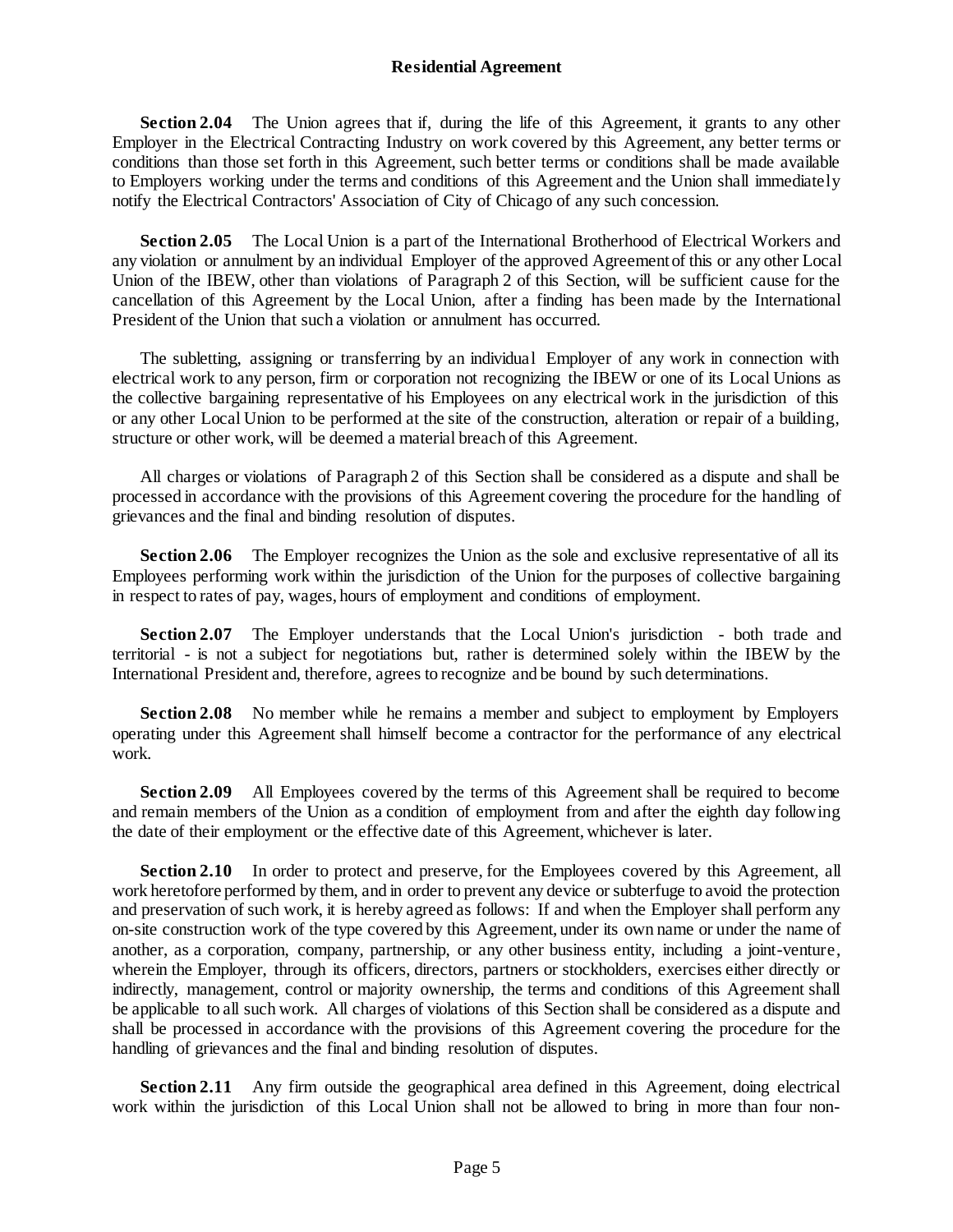<span id="page-9-0"></span>residential Wireman. When any complaint or dispute arises dealing with this question, any ruling made by the International Office of the Union shall be accepted and put into effect.

## **ARTICLE III Hours - Wages - Working Conditions**

<span id="page-9-1"></span>**Section 3.01** Eight hours reckoned between the hours of 6:00 AM and 4:30 PM, with thirty minutes for a lunch period to be taken no more than five hours after the start of the day shall constitute the workday. Five such days, reckoned between Monday through Friday, shall constitute the workweek.

**Section 3.02** All work performed outside the regularly scheduled working hours and on Saturdays up to 4:30 p.m. (except as otherwise provided herein) shall be paid for at one and one-half times the regular straight time rate of pay. Any hours beyond eight (8) hours worked on Saturday will be paid at double time the regular straight time rate of pay. All work performed after 4:30 p.m. Saturday to the regular job start time on Monday and on all recognized holidays shall be paid for at double time the regular straight time of pay.

**Section 3.03** Double the regular straight time rate of pay shall be paid for all work performed on the following designated legal holidays, unless definitely stated otherwise on certain specified work: New Year's Day, Memorial Day, Independence Day, Labor Day, Thanksgiving Day, Christmas Day or days celebrated as such.

**Section 3.04** When workmen are directed to report to the job, such workmen shall be on the job ready to commence work at the regular starting time. All tools and materials shall be stored and put away before quitting time.

**Section 3.05** No work shall be performed on Labor Day, except in case of emergency.

**Section 3.06** Effective June 5, 2017 through June 3, 2018, the rate of wages for Journeymen Wiremen shall be \$47.40 per hour.

Effective June 4, 2018 through June 2, 2019 the total Wage and Fringe Benefit Package will be increased by \$2.55 per hour. This increase shall be allocated by the Electrical Joint Arbitration Board.

Effective June 3, 2019 through May 31, 2020 the total Wage and Fringe Benefit Package will be increased by \$2.55 per hour. This increase shall be allocated by the Electrical Joint Arbitration Board.

Effective June 1, 2020 through June 6, 2021 the total Wage and Fringe Benefit Package will be increased by \$2.55 per hour. This increase shall be allocated by the Electrical Joint Arbitration Board.

(a) It is understood that "A" Journeymen Wiremen performing work covered under this Agreement will receive wages and fringes as specified in the Principal Agreement.

**Section 3.07** The rate of wages for General Foremen shall be \$6.00 more per hour than the regular Residential Wireman rate of pay.

**Section 3.08** The rate of wages for Foremen shall be \$3.00 more per hour than the regular Residential Wireman rate of pay.

**Section 3.09** The rate of wages for Residential Wireman Apprentices shall be in percentages of the Residential Wireman Rate. All percentage increases for Residential Wireman Apprentices are based upon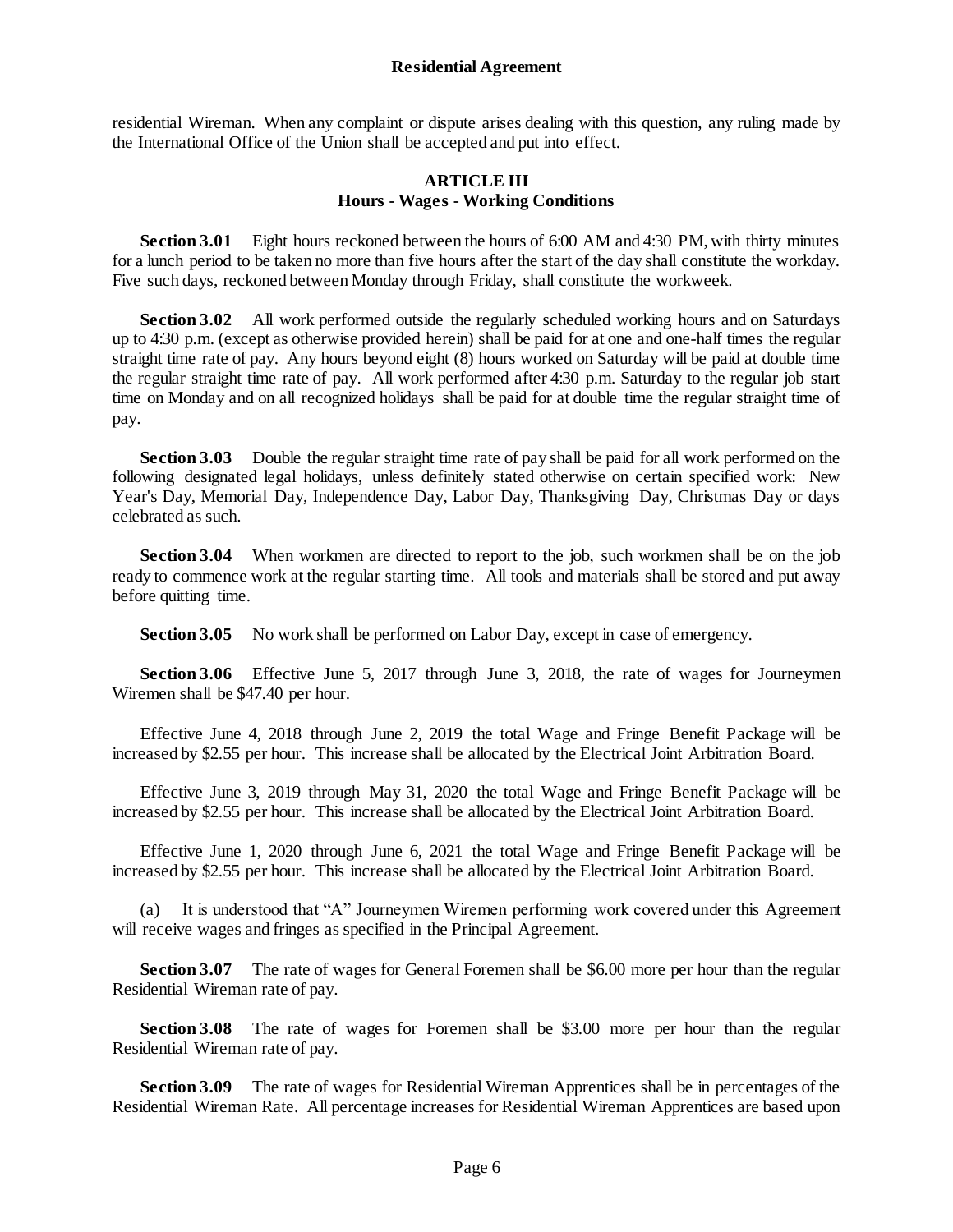the On the Job Training (OJT) hours accrued for successful completion of related instruction. The following rate of wages for the On the Job Training requirement of the Residential Wireman Apprentice program will prevail:

| 1st | 6 months | 40 % of Residential Wireman rate |
|-----|----------|----------------------------------|
| 2nd | 6 months | 45 % of Residential Wireman rate |
| 3rd | 6 months | 50 % of Residential Wireman rate |
| 4th | 6 months | 55 % of Residential Wireman rate |
| 5th | 6 months | 60 % of Residential Wireman rate |
| 6th | 6 months | 70 % of Residential Wireman rate |
| 7th | 6 months | 80 % of Residential Wireman rate |
| 8th | 6 months | 90 % of Residential Wireman rate |

**Section 3.10** Wages shall be paid not later than 4:30 p.m. on Thursday of each week for all time worked up to 8:00 a.m. the preceding Monday. When a holiday occurs within the regular workweek, payday may be extended by one day. When Employees are laid off or discharged, they shall be paid in full immediately. Employees shall be paid in cash or by check on the job, or at the office of the Employer, provided Employees are allowed time necessary to reach the office. If the Employee is not physically available and on the job, the paycheck and severance notice are to be mailed to his home address without delay by certified mail, return receipt requested. The Employer may implement a direct deposit plan which shall be mandatory for all employees. In the event that direct deposit is not possible the Employee and the Employer shall work together to reach a mutually agreed solution for the payment of wages each week.

**Section 3.11** When men are ordered to report to a shop or a job and are not put to work, they shall receive no less than two (2) hours' pay unless notified by the Employer or his representative before leaving home on that morning.

**Section 3.12** A regular workweek may be established from Tuesday through Saturday save when a designated holiday intervenes whereby on Saturday one man per shop may be regularly employed on a straight time basis eight (8) consecutive hours per day beginning at 7:00 a.m. or 8:00 a.m. and such man may do small jobbing and shop work on the Employer's premises during such hours in order to be available to answer emergency calls.

**Section 3.13** When so elected by the contractor, multiple shifts of at least five (5) days duration may be worked. When two (2) or three (3) shifts are worked:

The first shift (day shift) shall be worked between the hours of 8:00 a.m. and 4:30 p.m. Workmen on the day shift shall receive eight (8) hours' pay at the regular hourly rate for eight (8) hours work.

The second shift (swing shift) shall be worked between the hours of 3:30/4:30 p.m. and 12:00 a.m. /1:00 a.m. Workmen on the swing shift shall receive eight (8) hours' pay at the regular hourly rate for eight (8) hours work plus 17.3% for all hours worked.

The third shift (graveyard shift) shall be worked between the hours of 11:30 p.m./12:30 a.m. and 8:00/9:00 a.m. Workmen on the graveyard shift shall receive eight (8) hours' pay at the regular hourly rate for eight (8) hours work plus 31.4% for all hours worked.

If a holiday falls during the week, this third shift would actually celebrate the holiday on the third shift the next morning. If required to work this third shift, double the straight time rate of pay shall apply.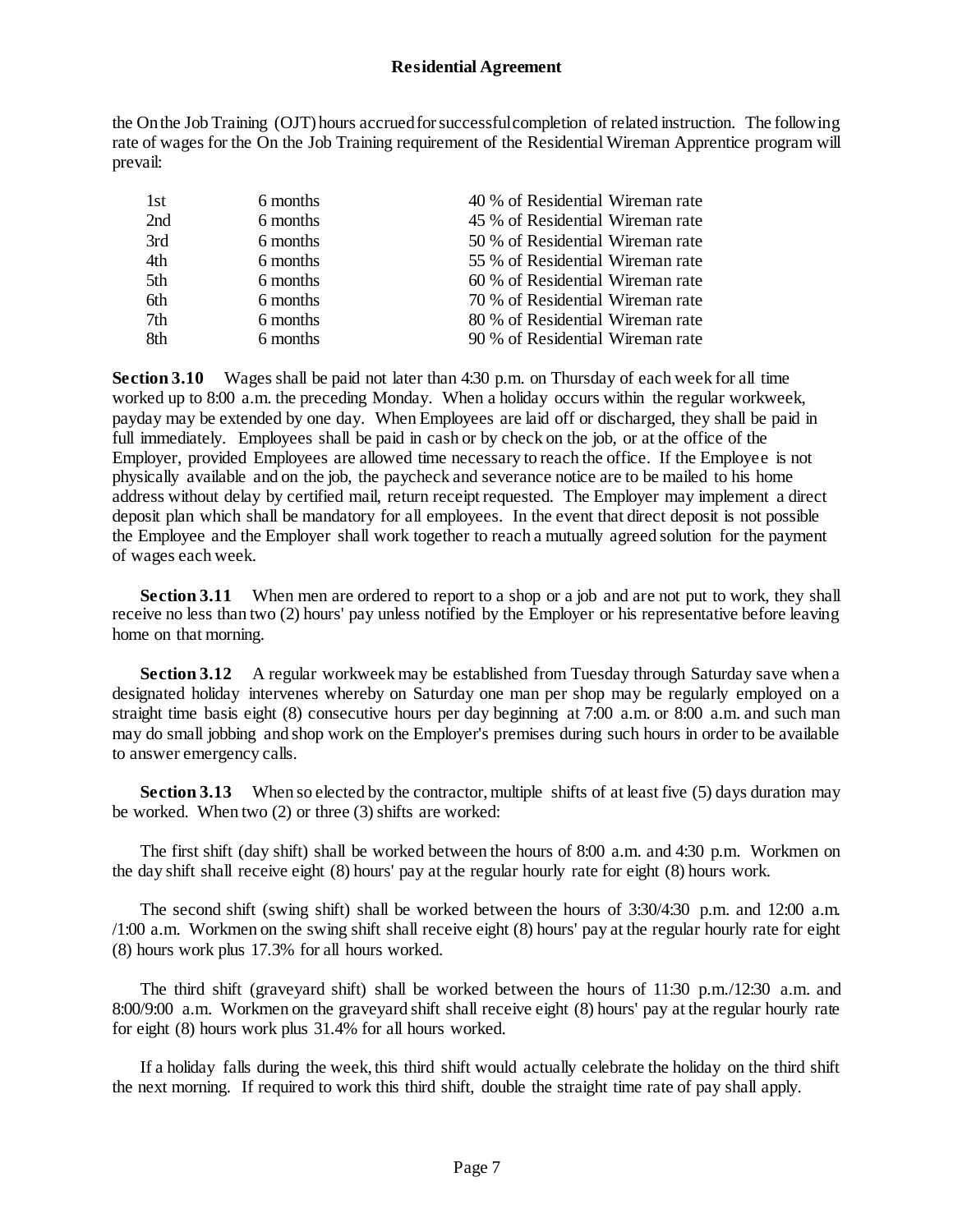An unpaid lunch period of thirty (30) minutes shall be allowed on each shift.

All overtime work required after the completion of a regular shift shall be paid at one and one-half times the "shift" hourly rate.

When employees are reassigned to work either the second or third shift, said employees shall be paid at the greater of the two shift rates for a duration of at least five (5) days.

There shall be no requirement for a day shift when either the second or third shift is worked.

The Employer has the option of changing the starting time of the second shift one hour earlier or three hours later and third shift will remain one hour earlier or two hours later than the shift starting times.

(1) This option can be implemented only after the Employer provides the Business Manager of the local union with a written request from the user or customer or provides a copy of the job specifications verifying the need to change the starting time and permission is granted by the business manager.

(2) When second or third shift starting times are changed the shifts must continue those starting times for at least five (5) days duration.

(3) Employees shall receive all benefits paid for eight hours on both the second and third shift when a full shift is worked by the employee.

**Section 3.14** There shall be no pyramiding of overtime rates and double the straight-time rate shall be the maximum compensation for any hour worked.

## **ARTICLE IV Referral Procedure**

<span id="page-11-1"></span><span id="page-11-0"></span>**Section 4.01** In the interest of maintaining an efficient system of production in the industry, providing for an orderly procedure of referral of applicants for employment, preserving the legitimate interests of the Employees in their employment status within the area and of eliminating discrimination in employment because of membership or non-membership in the Union, the parties hereto agree to the following system of referral of applicants for employment.

**Section 4.02** The Union shall be an exclusive source of referral of applicants for employment.

**Section 4.03** The Employer shall have the right to reject any applicant for employment.

**Section 4.04** The Union shall select and refer applicants for employment without discrimination against such applicants by reason of membership or non-membership in the Union and such selection and referral shall not be affected in any way by rules, regulations, bylaws, constitutional provisions or any other aspect or obligation of Union membership policies or requirements. All such selections and referral shall be in accord with the following procedure.

**Section 4.05** The Union shall maintain a register of applicants for employment established on the basis of the Groups listed below. Each applicant for employment shall be registered in the highest priority Group for which he qualifies.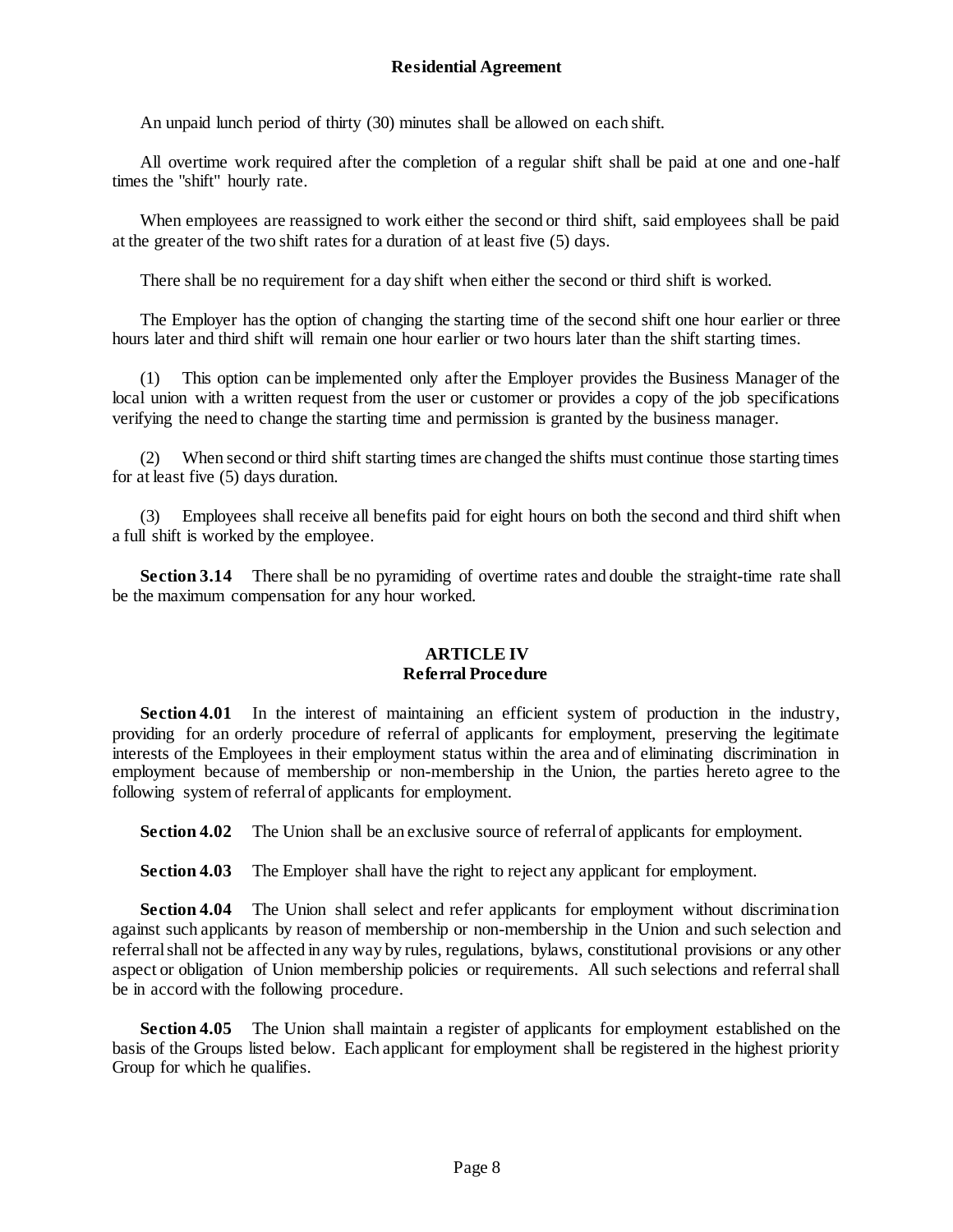- Group I All applicants for employment who have two or more years' experience in the trade, are residents of the geographical area constituting the normal construction labor market, have passed a Residential Wireman's examination given by a duly constituted Inside Construction Local Union of the IBEW or have been certified as a Residential Wireman by a duly constituted Residential Training Subcommittee and who have been employed for a period of at least one year in the last two years under a collective bargaining agreement between the parties to this Agreement.
- Group II All applicants for employment who have two or more years' experience in the trade and who have passed a Residential Wireman's examination given by a duly constituted Inside Construction Local Union of the IBEW or have been certified as a Residential Wireman by a duly constituted Residential Training Subcommittee.

Group III All applicants for employment who have two or more years' experience in the trade.

**Section 4.06** If the registration list is exhausted and the Local Union is unable to refer applicants for employment to the Employer within forty-eight (48) hours from the time of receiving the Employer's request, Saturdays, Sundays and holidays excepted, the Employer shall be free to secure applicants without using the Referral Procedure but such applicants, if hired, shall be the status of "temporary Employees".

**Section 4.07** "Normal construction labor market" is defined to mean the six (6) County Chicago Standard Metropolitan Statistical Area as defined by the Bureau of Labor Statistics.

The above geographical area is agreed upon by the parties to include the area defined by the Secretary of Labor to be the appropriate prevailing wage areas under the Davis-Bacon Act to which this Agreement applies.

**Section 4.08** "Resident" means a person who has maintained his permanent home in the above geographical area for a period of not less than one year or who, having had a permanent home in this area, has temporarily left with the intention of returning to this area as his permanent home.

**Section 4.09** "Examinations" - An "examination" shall include experience rating tests if such examination shall have been given prior to the date of this Agreement, but from and after the date of this Agreement shall include only written and/or practical examinations given by this Local Union or any other duly constituted Inside Construction Local Union of the IBEW. Scheduled intervals of time for examinations shall not exceed ninety days. An applicant shall be eligible for examination if he has two years' experience in the trade.

**Section 4.10** An electrician who has served for a period of 8000 hours as a Residential Wireman and who has completed approved upgrade training courses shall be allowed to take the Journeyman Wireman examination test as described in the Principal Agreement.

**Section 4.11** Anyone who makes an application for referral as an applicant for employment and who does not meet the requirements of one of the three Groups in Section 5 above shall be referred to the Residential Training Subcommittee for their consideration as an Apprentice.

**Section 4.12** The Union shall maintain an "Out of Work List" which shall list the applicants within each Group in chronological order of the dates they register their availability for employment.

**Section 4.13** An applicant who has registered on the "Out of Work List" must renew his application every thirty days or his name will be removed from the "List."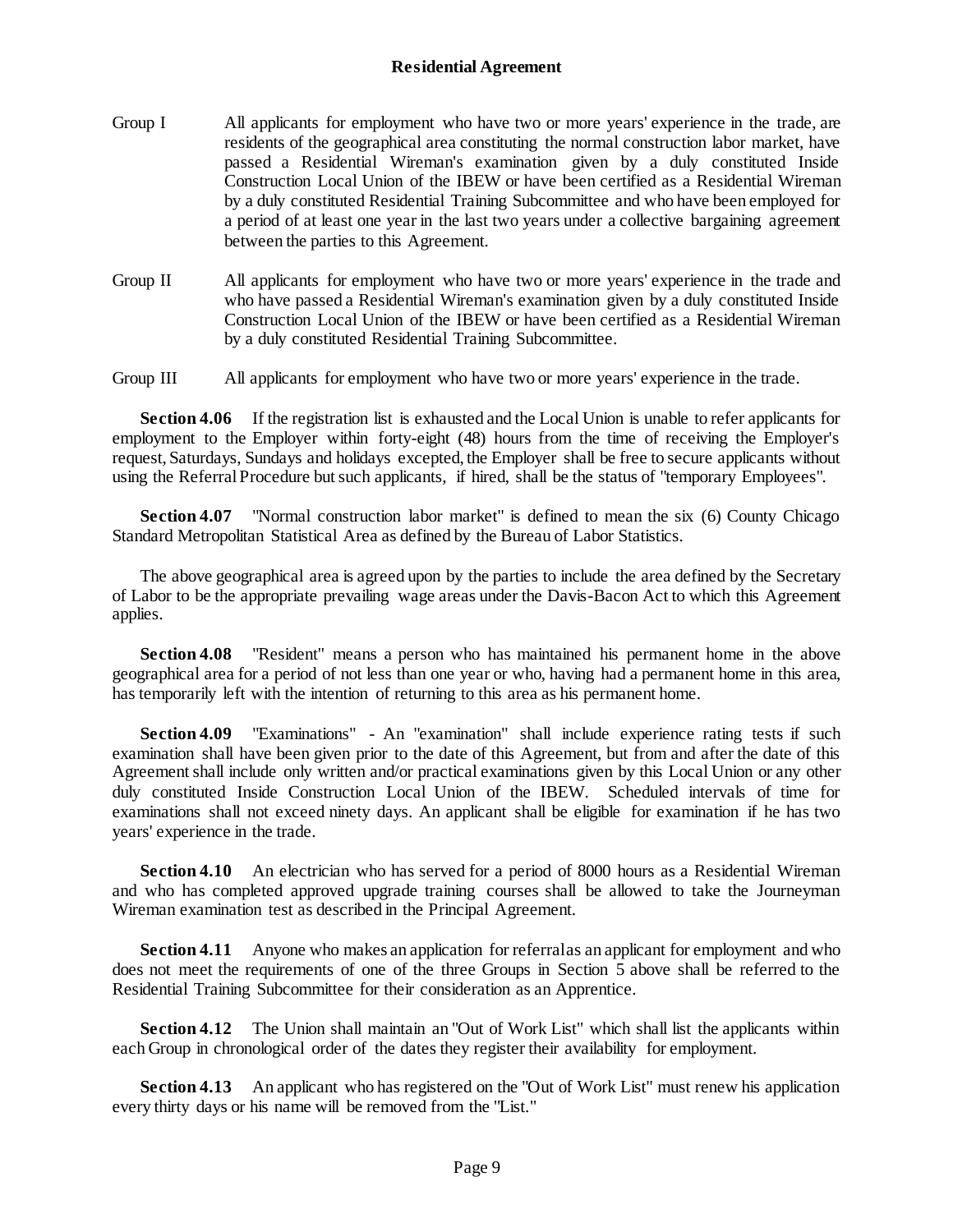**Section 4.14** An applicant who is hired and who receives, through no fault of his own, work of forty hours or less, shall, upon re-registration, be restored to his appropriate place within his Group.

**Section 4.15** Employers shall advise the Business Manager of the Local Union of the number of applicants needed. The Business Manager shall refer applicants to the Employer by first referring applicants in GROUP I in order of their place on the "Out of Work List" and then referring applicants in the same manner successively from the "Out of Work List" in GROUP II, then GROUP III. Any applicant who is rejected by the Employer shall be returned to his appropriate place within his GROUP and shall be referred to other employment in accordance with the position of his GROUP and his place within the GROUP.

**Section 4.16** The only exception which shall be allowed in this order of referral is when the Employer states bona fide requirements for special skills and abilities in his request for applicants, the Business Manager shall refer the first applicant on the register possessing such skills and abilities.

**Section 4.17** An Appeals Committee is hereby established composed of one member appointed by the Union, one member appointed by the Employer or by the Association, as the case may be, and a Public Member appointed by both these members.

**Section 4.18** It shall be the function of the Appeals Committee to consider any complaint of any Employee or applicant for employment arising out of the administration by the Local Union of Article IV, Sections 4 through 15 of this Agreement. The Appeals Committee shall have the power to make a final and binding decision on any such complaint which shall be complied with by the Local Union. The Appeals Committee is authorized to issue procedural rules for the conduct of its business, but it is not authorized to add to, subtract from, or modify any of the provisions of this Agreement and its decisions shall be in accord with this Agreement.

**Section 4.19** A copy of the Referral Procedure set forth in this Agreement shall be posted on the Bulletin Board in the offices of the Local Union and in the offices of the Employers who are parties to this Agreement.

**Section 4.20** A representative of the Employer or of the Association, as the case may be, designated to the Union in writing, shall be permitted to inspect the Referral Procedure records at any time during normal business hours.

**Section 4.21** Apprentices shall be hired and transferred in accordance with the training provisions of the Agreement between the parties.

**Section 4.22** When making a reduction in the number of Employees due to lack of work, Employers shall use the following procedure:

(a) Employees in GROUP III, if any are employed in this GROUP, shall be laid off first, then those in GROUP II, and then those in GROUP I.

(b) Paragraph (a) will not apply as long as the special skills requirement as provided in Section 17 of this Article is required.

(c) Supervisory Employees covered by the terms of this Agreement will be excluded from layoff as long as they remain in a supervisory capacity. When they are reduced to the status of Residential Wireman, they will be slotted in the appropriate GROUP as provided for in Section 5 of this Article.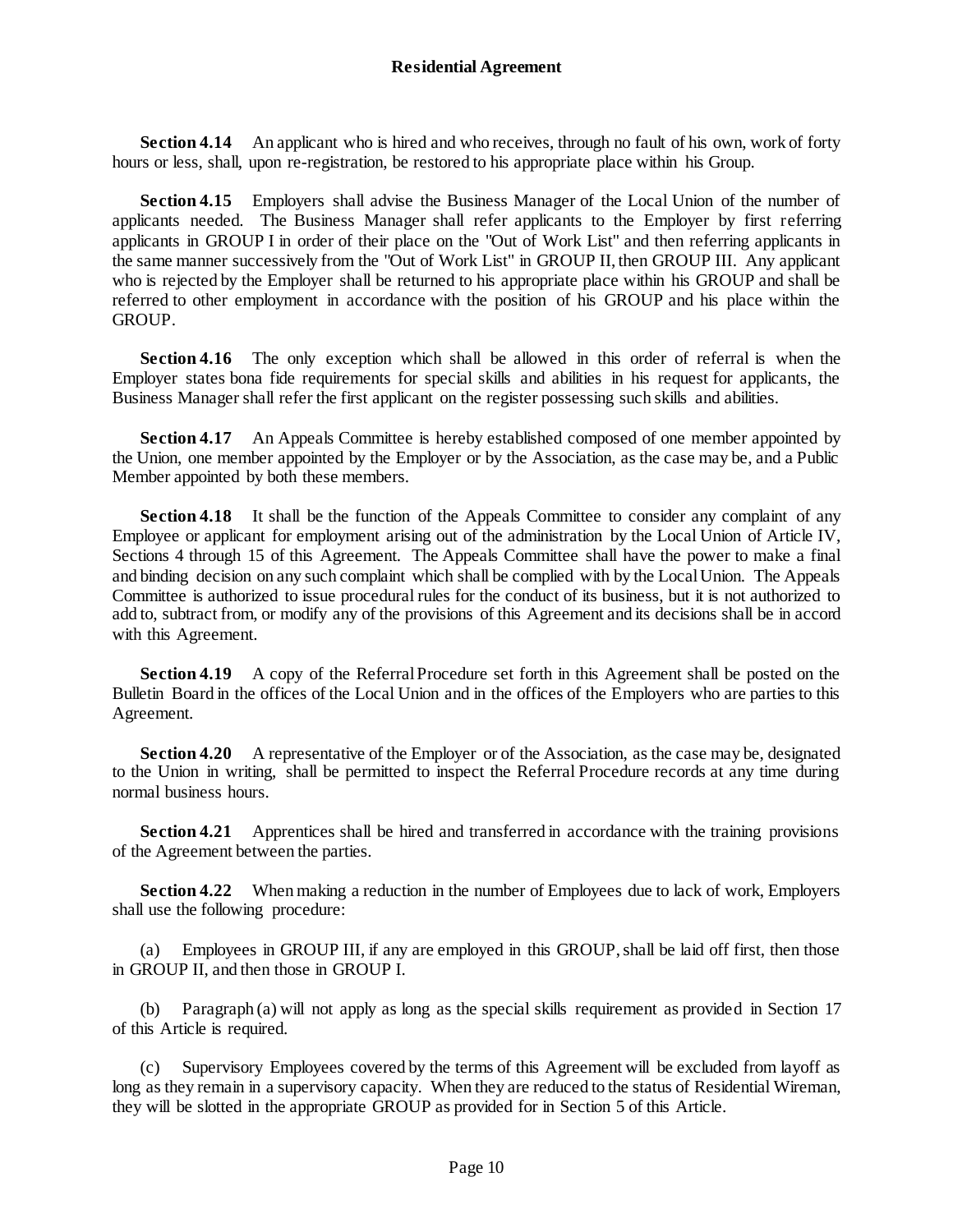(d) Upon layoff or discharge of any employee, the employer shall fax or mail a copy of the severance notice to the Referral Office at:

> Local Union #134, IBEW Referral Office 600 West Washington Blvd. Chicago, IL 60661 Phone –  $(312)$  466-8300  $Fax - (312)$  466-8313

## **ARTICLE V Apprenticeship and Training**

<span id="page-14-1"></span><span id="page-14-0"></span>**Section 5.01** There shall be a Residential Training Subcommittee of Electrical Joint Apprenticeship and Training Trustees consisting of three (3) members representing the Chapter and three (3) members representing the Union. This Subcommittee shall adopt local Residential Training Standards in conformity with the National Residential Training Standards for the Electrical Contracting Industry. It shall also be responsible for training Residential Wireman and others. These local standards will be promptly agreed upon by the parties to this Agreement and shall be registered by the Local JATC with the National Joint Apprenticeship and Training Committee.

**Section 5.02** Members of the Residential Training Subcommittee shall be selected by the party they represent. Their term of office shall be three (3) years unless removed by the party they represent. The term of one (1) Chapter and one (1) Union representative shall expire each year with successors to be determined in the same manner as the original appointments were made. A Subcommittee member may succeed himself.

The Subcommittee shall select from its membership, but not both from the same group, a Chairman and a Secretary who shall retain voting privileges.

The Subcommittee shall meet at least once a month and also when called by the Chairman.

**Section 5.03** The Subcommittee shall supervise all matters involving Residential training in conformity with the provisions of this Agreement and the registered local Residential Training Standards. In case of a deadlock, the matter in dispute shall be referred to the Local Joint Apprenticeship and Training Committee for settlement. Any proposed changes in this Agreement pertaining to Residential Training should first be considered by the Residential Subcommittee for their recommendation before being acted upon by the parties to this Agreement.

**Section 5.04** In order to provide diversity of training or work opportunities, the Subcommittee shall have full authority to transfer Apprentices from one job or Employer to another. All transfers and assignments for work shall be issued by the Subcommittee.

**Section 5.05** All Apprentices employed under the terms of this Agreement shall be obtained from the Residential Training Subcommittee. An Apprentice who has completed his probationary period may be removed from training by the Subcommittee, in accordance with its rules, for cause. Such removal by the Subcommittee also cancels his classification of Apprentice and the opportunity to complete his training.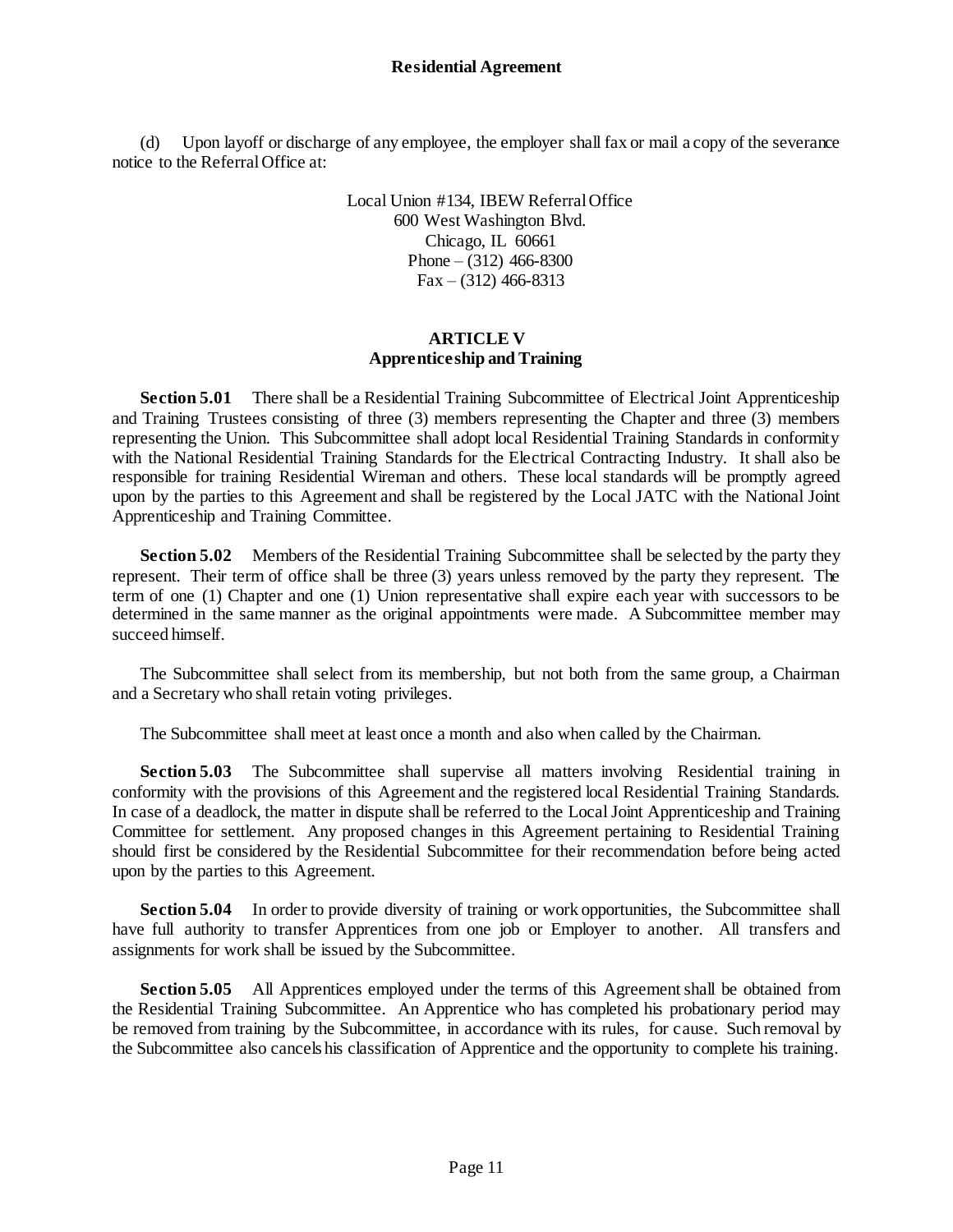(a) The Subcommittee is authorized to register a total number of Apprentices not to exceed a ratio of three (3) Apprentices to one (1) Residential Wireman who are normally employed under the terms of this Agreement.

**Section 5.06** Each Employer shall be allowed a ratio of one (1) First Year Residential Apprentice to one (1) Residential Apprentice to one (1) Residential Wireman. Such ratio shall not be exceeded on any job.

**Section 5.07** A Residential Apprentice shall be under the direct personal supervision of a Residential Wireman at all times. When a Residential Wireman and a Residential Apprentice are working together and it becomes necessary for the Residential Wireman to leave for a short period of time, it should not be necessary for the Residential Apprentice to accompany the Residential Wireman.

## **ARTICLE VI Fringe Benefits - NEBF**

<span id="page-15-1"></span><span id="page-15-0"></span>**Section 6.01** It is agreed that in accord with the Employees Benefit Agreement of the National Electrical Benefit Fund ("NEBF"), as entered into between the National Electrical Contractors Association and the International Brotherhood of Electrical Workers on September 3, 1946, as amended, and now delineated as the Restated Employees Benefit Agreement and Trust, that unless authorized otherwise by the NEBF, the individual Employer will forward monthly to the NEBF's designated local collection agent an amount equal to 3% of the gross monthly labor payroll paid to, or accrued by, the Employees in this bargaining unit, and a completed payroll report prescribed by the NEBF. The payment shall be made by check or draft and shall constitute a debt due and owing to the NEBF on the last day of each calendar month, which may be recovered by suit initiated by the NEBF for its assignee. The payment and the payroll report shall be mailed to reach the office of the appropriate local collection agent not later than fifteen (15) calendar days following the end of each calendar month.

The individual Employer hereby accepts, and agrees to be bound by, the Restated Employees Benefit Agreement and Trust.

**Section 6.02** An individual Employer who fails to remit as provided above shall be additionally subject to having this Agreement terminated upon seventy-two (72) hours' notice in writing being served by the Union, provided the individual Employer fails to show satisfactory proof that the required payments have been paid to the appropriate local collection agent.

**Section 6.03** The failure of an individual Employer to comply with the applicable provisions of the Restated Employees Benefit Agreement and Trust shall also constitute a breach of his labor Agreement.

**Section 6.04** Effective June 5, 2017 through June 3, 2018, the Employer shall contribute an amount equal to 51.9831% of the Gross Productive Electrical Labor Payroll of Employees to cover the following fringe benefits: Health and Welfare, Local Pension, Apprenticeship and Training Contribution, and the Labor Management Cooperation Committee of Chicago. This percentage contribution made to the Electrical Insurance Trustees will be based upon the Residential Wireman scale for all classifications of labor excluding Apprentices.

**Section 6.05** The Employer shall contribute \$5.52 per hour for each hour worked into the Annuity Plan for Journeymen Wiremen, Foremen, and General Foremen.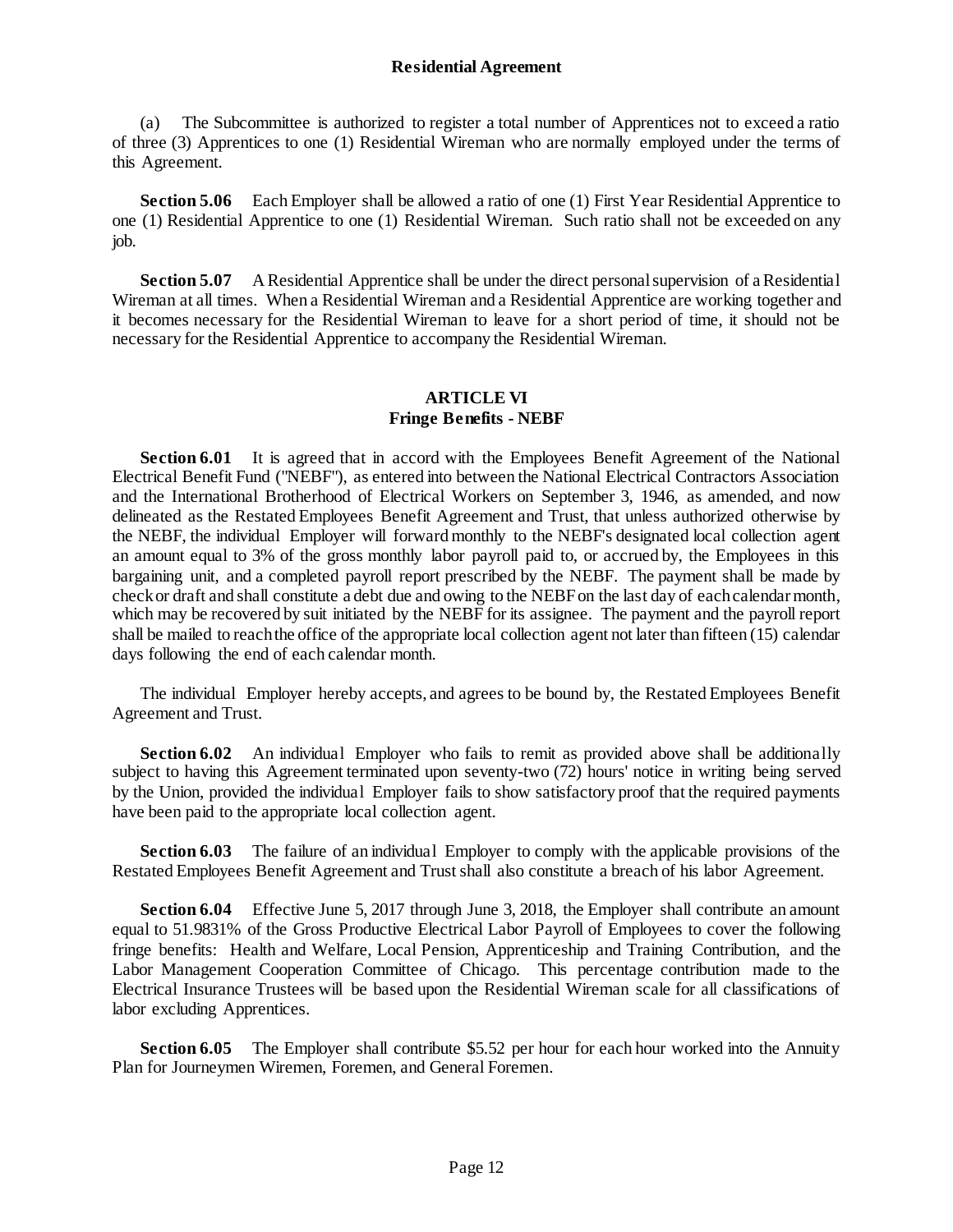**Section 6.06** Effective June 5, 2017 through June 3, 2018, the Employer shall contribute an amount per hour for each hour worked into the Annuity Plan for Apprentices based on the following schedule in accordance with Article III, Section 3.09 of this Agreement:

| Percentage of Journeyman Wages | <b>Annuity Contribution</b> |
|--------------------------------|-----------------------------|
| 40%                            | \$4.17                      |
| 45%                            | \$4.28                      |
| 50%                            | \$4.40                      |
| 55%                            | \$4.51                      |
| 60%                            | \$4.62                      |
| 70%                            | \$4.85                      |
| 80%                            | \$5.07                      |
| 90%                            | \$5.30                      |

**Section 6.07** Effective June 5, 2017, all Employers covered by this Agreement shall contribute \$.08 per hour worked for each employee covered by this Labor Agreement to the Administrative Maintenance Fund. The moneys are for the purpose of administration of the collective bargaining Agreement, handling grievances and all other management duties and responsibilities in this Agreement. The Administrative Maintenance Fund contribution shall be submitted with all other fringe benefits covered in the Labor Agreement by the 15th of the month. The enforcement for delinquent payments to the Fund shall be the sole responsibility of the Fund and the Electrical Contractors' Association of City of Chicago and not the Local Union.

(a) The Administrative Maintenance Fund will be solely administered by the Electrical Contractors' Association of City of Chicago and shall not be used in any manner detrimental to the Local Union or the IBEW.

**Section 6.08** The Employer agrees to deduct and forward to the Electrical Insurance Trustees, upon receipt of a voluntary written authorization, the additional working dues from the pay of each IBEW member. The amount to be deducted shall be the amount specified in the approved Local Union By-Laws, Article X. Such amount shall be certified to the Employer by the Local Union upon request by the Employer. The Electrical Insurance Trustees' sole obligation shall be to forward working dues received from the Employer to the Financial Secretary of the Local Union. The Electrical Insurance Trustees shall have no authority or obligation to collect delinquent working dues.

**Section 6.09** It shall be the responsibility of the Employee to pay all assessments and basic dues as approved in the Local Union By-Laws.

**Section 6.10** The Union shall indemnify the Employer and hold it harmless against any and all claims, demands, suits, or other forms of liability of any kind which may arise out of or by reason of actions taken by the Employer for the purpose of complying with Article VI, Section 6.08 of this Agreement.

**Section 6.11** The percentages to cover contributions may be adjusted periodically by the Electrical Insurance Trustees on the basis of experience subject to the approval of the Electrical Joint Arbitration Board.

**Section 6.12** Employees on payroll reports submitted to the Electrical Insurance Trustees must be employed by the Participating Employer and signatory to the Residential Agreement. Employers cannot contribute to the Trustees on behalf of leased Employees or Employees of a Professional Employer Organization.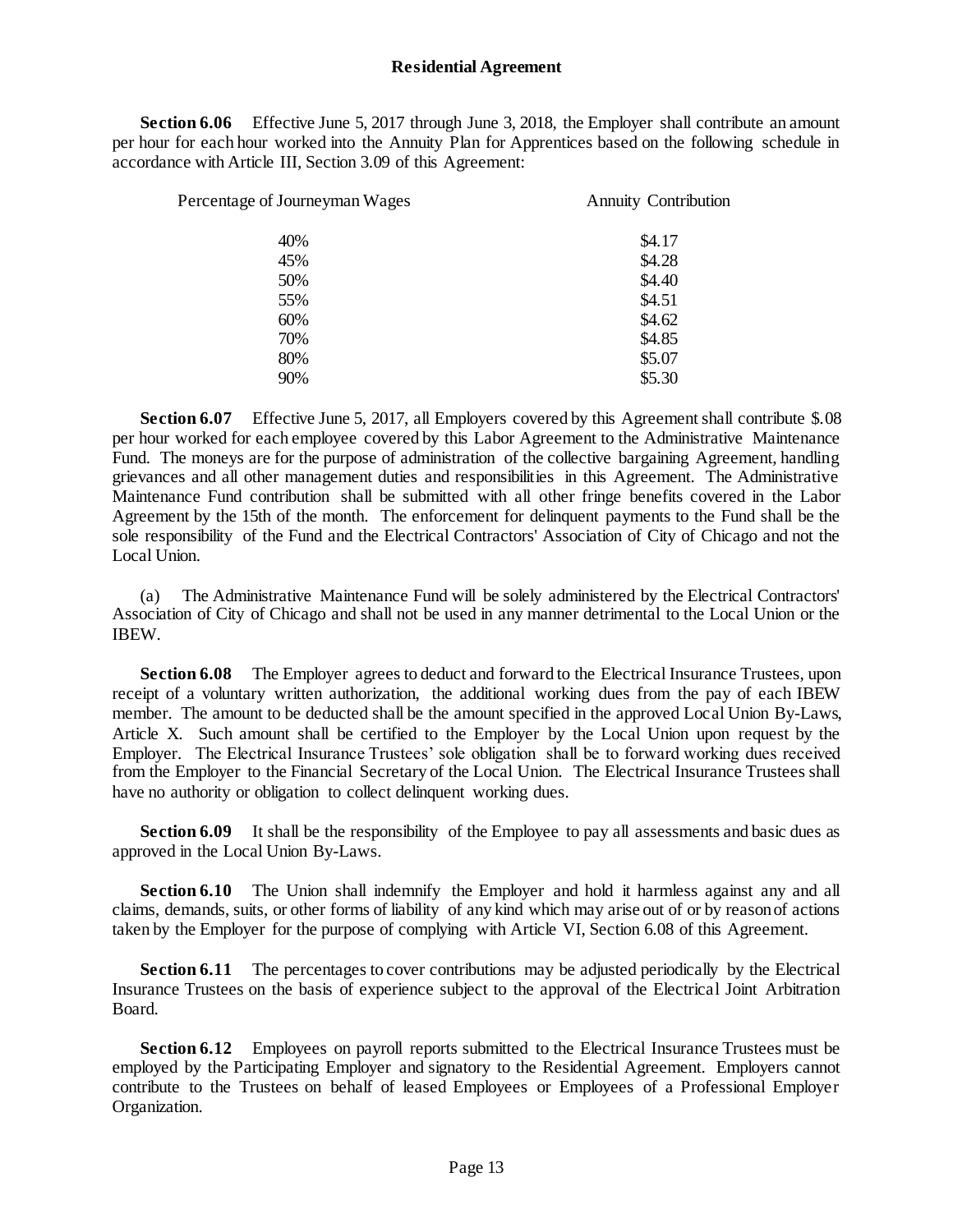**Section 6.13** All contractors who sign this Agreement must employ one or more journeymen. No owner, partner, or financial affiliate shall work with the tools at any time. This shall not be construed to prevent the above persons from loading materials from the warehouse to the truck, from a truck to the job or from the truck to the warehouse.

**Section 6.14** If an Employer employs an Employee who is related to one of the owners of the Employer as a child, parent, sibling, in-law or spouse of either such owner or the owner's spouse, the Employer shall pay wages and make fringe benefit contributions on behalf of such Employee on a full-time basis of not less than 40 hours per week for 48 weeks per calendar year; unless the Employer can demonstrate to the satisfaction of the Trustees that the Employee actually worked fewer hours, in which case the Trustees may determine that additional contributions need not be paid on behalf of that relative beyond the hours they determined were actually worked.

The Electrical Insurance Trustees are also authorized to require such full-time wage and fringe benefit contributions by the Employer on behalf of an Employee who exercises significant control over the management and/or operation of the Employer's business, unless the Employer can demonstrate to the satisfaction of the Trustees that the Employee does not exercise such control.

This Section 6.14 shall not be deemed to require additional wage and fringe benefit contributions on behalf of a relative who, in the absence of such contributions, does not qualify for any welfare benefits under a plan of benefits maintained by the Trustees.

**Section 6.15** "Gross Productive Electrical Labor Payroll" is defined to mean total wages paid for all hours worked by all classes of electrical labor for which a rate is established in the prevailing labor agreement. Gross payroll includes all wages paid including overtime premium pay computed at the rate established for each classification of electrical labor. No portion of wages shall be excluded from Gross Productive Electrical Labor Payroll. This definition has been the basis for payment to the National Electrical Benefit Fund and its adoption in the local Agreement is intended to eliminate confusion, facilitate computation and effectuate savings for the Employer.

**Section 6.16** The Payroll Report for Participating Employers and a single check payable to Electrical Insurance Trustees covering the Employer's contribution for fringe benefits and the deduction made from the wages of Employees shall be sent monthly to the address as stated in Article XV, Section 15.01 (a) of this Agreement.

**Section 6.17** The Electrical Insurance Trustees are authorized and empowered to make the required allocation of the amount received among the various trusts.

**Section 6.18** The Employer agrees that it shall not constitute a violation of this Agreement for the Union to remove the workmen employed by an Employer who is delinquent in wage and fringe payments due under the terms of this Agreement. In the event the Employer desires to rehire the Employees removed for this reason, he must pay each Employee for all lost time due to this delinquency.

Any Employer who is party to this Agreement who is found to be delinquent in his payments with reference to wages, check off of authorized credit union deduction, contributions required by the Agreement to be made to the Electrical Insurance Trustees and to N.E.B.F., shall be subject to immediate cancellation of the Agreement, after the Employer has been sent one (1) warning notice in writing. Such cancellation shall not be determined as a strike, walkout or stoppage of work and is subject to approval of the International President of the I.B.E.W.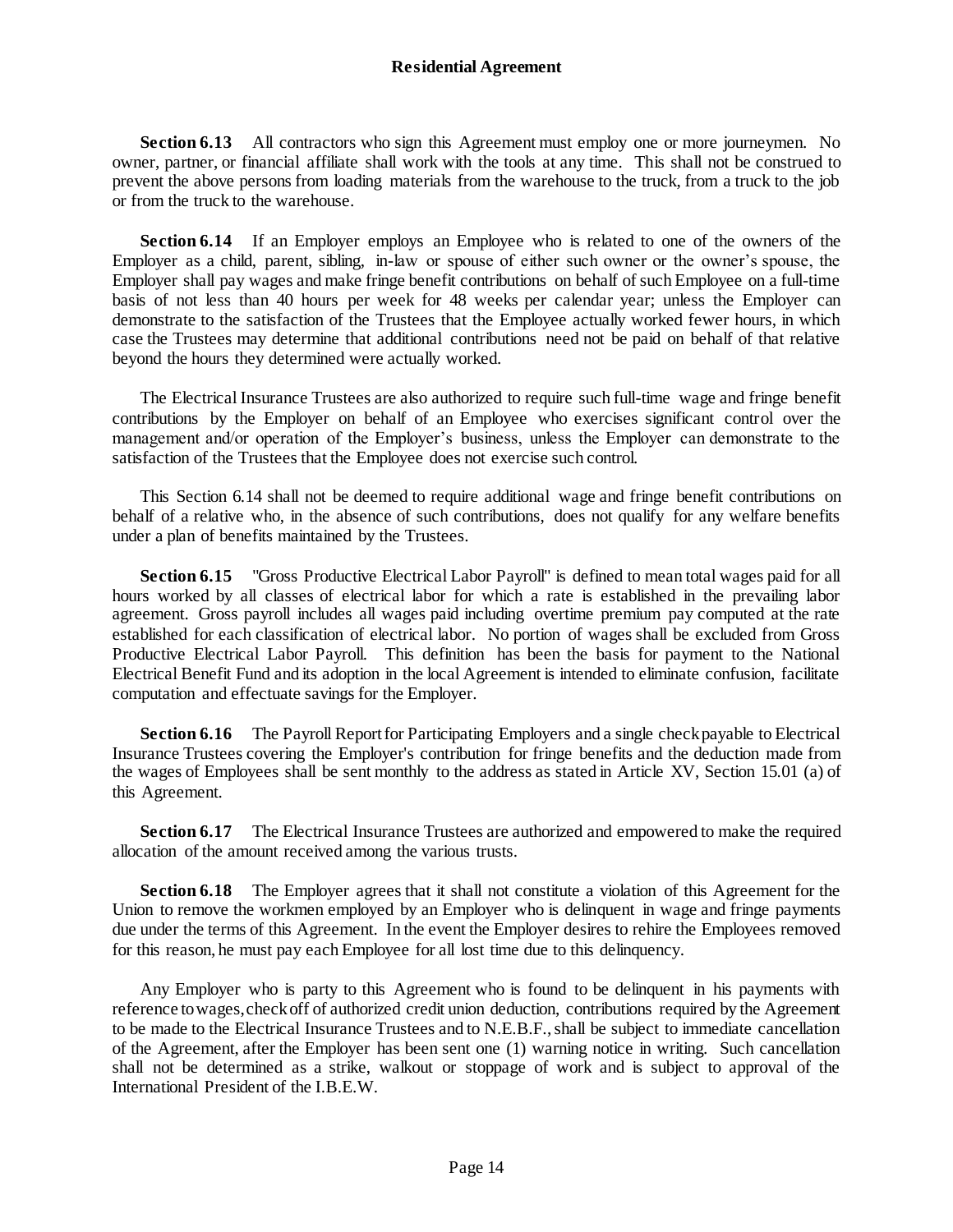**Section 6.19** Individual Employers who are delinquent in the payment of wages and/or fringe benefits due Employees shall be subject to having this Agreement terminated upon seventy-two (72) hours' notice in writing being served by the Union provided that the individual Employer fails to show satisfactory proof that the required payments have been paid.

**Section 6.20** The failure of an individual Employer to comply with the above provisions shall constitute a breach of this Agreement.

### **ARTICLE VII National Electrical Industry Fund (NEIF)**

<span id="page-18-1"></span><span id="page-18-0"></span>**Section 7.01** Each individual Employer shall contribute an amount not to exceed one percent (1%) nor less than .2 of 1% of the productive electrical payroll, as determined by each local Chapter and approved by the Trustees, with the following exclusions:

(a) Twenty-five percent (25%) of all productive electrical payroll in excess of 75,000 man-hours paid for electrical work in any one Chapter area during any one calendar year, but not exceeding 150,000 man-hours.

(b) One hundred percent (100%) of all productive electrical payroll in excess of 150,000 man-hours paid for electrical work in any one Chapter area during any one calendar year.

(Productive electrical payroll is defined as the total wages (including overtime) paid with respect to all hours worked by all classes of electrical labor for which a rate is established in the prevailing labor area where the business is transacted.)

Payment shall be forwarded monthly to the National Electrical Industry Fund in a form and manner prescribed by the Trustees no later than fifteen (15) calendar days following the last day of the month in which the labor was performed. Failure to do so will be considered a breach of this Agreement on the part of the individual Employer.

## **ARTICLE VIII Labor Management Cooperation Committee of Chicago**

<span id="page-18-3"></span><span id="page-18-2"></span>**Section 8.01** The parties have agreed to establish a Labor Management Cooperation Committee of Chicago referred to as the LMCC Chicago beginning June 5, 1990. The Employer agrees to contribute an amount as allocated from the wage and fringe benefit package by the Electrical Joint Arbitration Board each year.

## **ARTICLE IX Safety**

<span id="page-18-5"></span><span id="page-18-4"></span>**Section 9.01** There shall be a Joint Safety Committee which shall be the same committee as created in Article X of the Principal Agreement consisting of three members representing the Employer and three members representing the Union. The duties of this Committee shall be to develop and recommend safe work rules that are equal to or greater than the Standards of Construction as established by the Occupational Safety and Health Act of 1970, or other applicable Federal or State laws. Such rules, and the other safety rules provided in this Article, are minimum rules and not intended to imply that the Union objects to the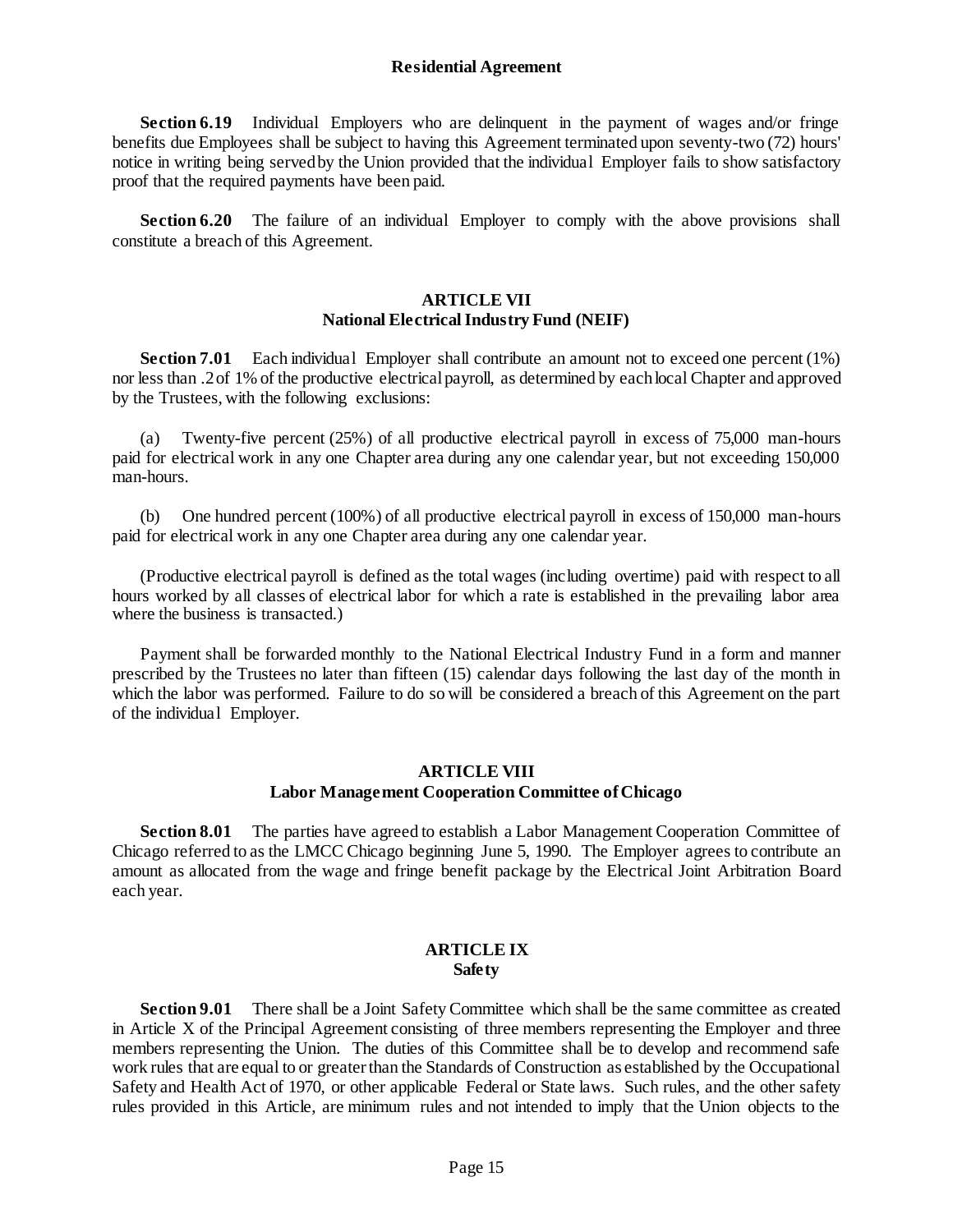establishment and imposition by the Employers of additional or more stringent safety rules to protect the health and safety of the Employees.

**Section 9.02** It shall also be the function of this Committee to study these safe work rules and recommend their update to the parties to this Agreement for possible inclusion in this Agreement. This Committee shall meet at least once each quarter and also when called by the Chairman or when called by a majority of the current committee members.

**Section 9.03** Members of the Joint Safety Committee shall be selected by the party they represent. Their term of office shall be three years unless removed by the party they represent. The term of one Employer and one Union representative shall expire each year with successors to be determined in the same manner as the original appointments were made. A Committee member is eligible to succeed himself.

**Section 9.04** As a safety measure to life, two or more Residential Wiremen must be employed on energized conductors or equipment charged with 250 Volts or more. Journeymen shall be used in assisting a Residential Wireman while splicing cable. Cable Splicers shall not be used in assisting a Journeyman while splicing cable. Cable Splicers shall not be required to work on wires or cables when the difference in potentials is over 200 Volts between any two (2) conductors or between any conductor or ground unless assisted by (1) Journeyman. In no case shall Cable Splicers be required to work on energized cables carrying in excess of 480 Volts.

## **ARTICLE X Substance Abuse**

<span id="page-19-1"></span><span id="page-19-0"></span>**Section 10.01** The Electrical Joint Arbitration Board recognizes that the dangers and costs which alcohol and other chemical abuses can create in the electrical contracting industry as it relates to safety and productivity are significant. The Board resolves to combat chemical abuse in any form through the Electrical Industry Drug-Free Alliance program. The Board also agrees that to be effective, programs to eliminate substance impairment should contain a strong rehabilitation component. The parties recognize the employer's right to adopt and implement a drug and alcohol policy subject to all applicable laws and regulations, procedural safeguards, scientific principles and legitimate interests of privacy and confidentiality. The Electrical Joint Arbitration Board reserves the right to change or modify any section of the drug testing policy and procedures. The Board also recognizes that funding for this program will be borne by the employers. When drug and alcohol testing is performed, all testing shall be conducted in accordance with the procedures outlined in the Electrical Industry Drug-Free Alliance policy.

## **ARTICLE XI Code of Excellence**

<span id="page-19-5"></span><span id="page-19-4"></span><span id="page-19-3"></span><span id="page-19-2"></span>**Section 11.01** The parties to this Agreement recognize that to meet the needs of our customers, both employer and employee must meet the highest levels of performance, professionalism, and productivity. The Code of Excellence has proven to be a vital element in meeting the customers' expectations. Therefore each IBEW local union and NECA chapter shall implement a Code of Excellence Program. The program shall include minimum standards as designed by the IBEW and NECA.

## **ARTICLE XII Separability**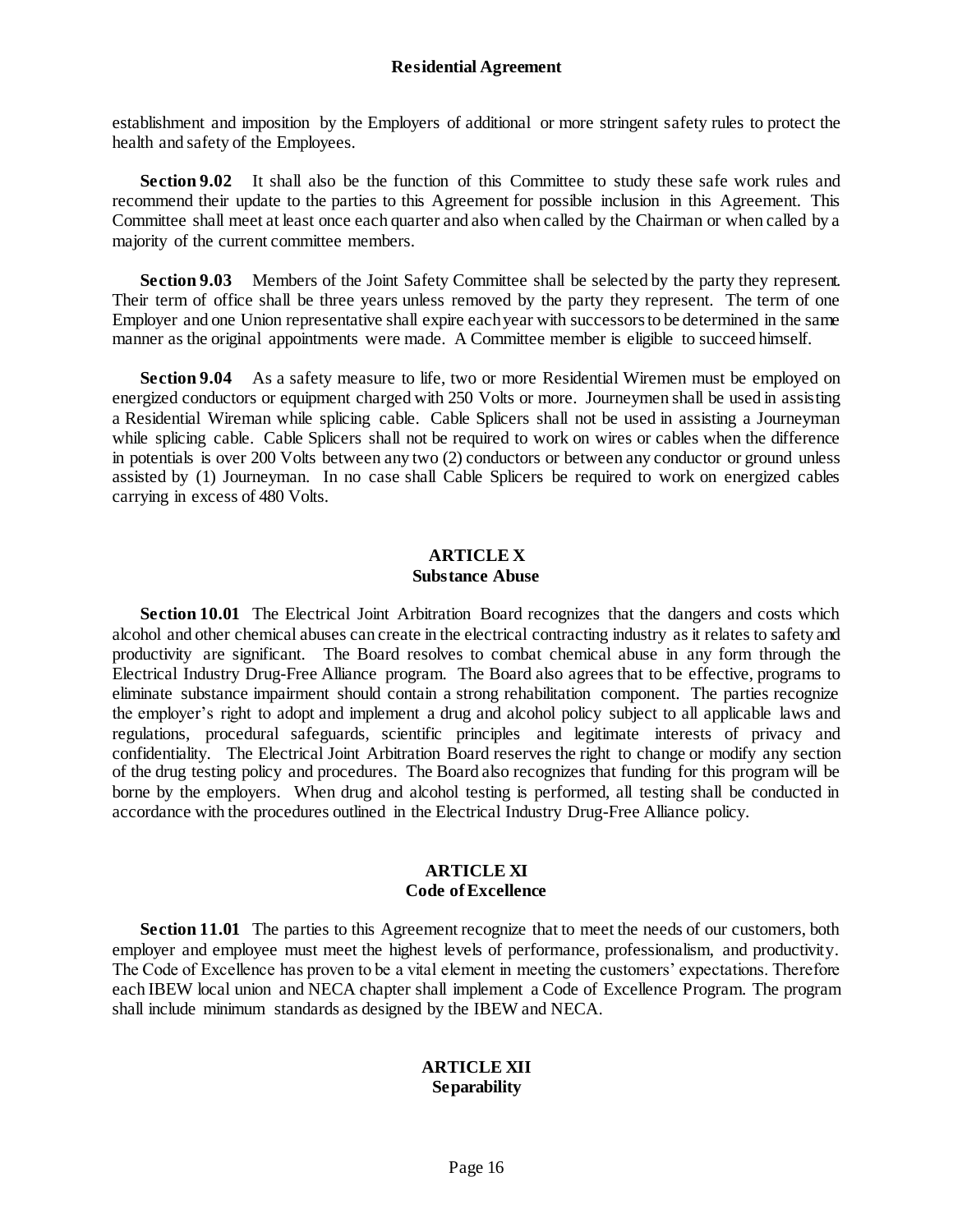**Section 12.01** Should any provision of this Agreement be declared illegal by any court of competent jurisdiction, such provisions shall immediately become null and void, leaving the remainder of the Agreement in full force and effect and the parties shall, thereupon, seek to negotiate substitute provisions which are in conformity with the applicable laws.

## **ARTICLE XIII Non-Discrimination**

<span id="page-20-1"></span><span id="page-20-0"></span>**Section 13.01** The Association and the Union agree and hereby reaffirm their commitment not to discriminate or permit discrimination against any Employee because of race, creed, color, sex or national origin, and further agree not to discriminate or permit discrimination because of age (as is prohibited by the Age Discrimination Act of 1967).

### **ARTICLE XIV Wage and Fringe Benefit Performance Bond**

<span id="page-20-3"></span><span id="page-20-2"></span>**Section 14.01** The Employer shall furnish two bonds, each with corporate surety, one to guarantee the payment of wages and working dues with the Union as "obligee" and the other to guarantee the payment of fringe benefit contributions with the Electrical Insurance Trustees as "obligee." The wage bond shall be on a standard form provided by the Union (an example is included in Appendix A of this Agreement); the fringe benefit bond shall be on a standard form provided by the Electrical Insurance Trustees (an example is included in Appendix B of this Agreement). The penal sum for contributions payable to the Electrical Insurance Trustees as obligee shall be Ten Thousand Dollars and 00/100 (\$10,000) for each covered Employee of the Employer for all fringe benefit contributions to the Obligee and any liquidated damages assessed thereon. The wage bond shall provide for full payment of net wages and working dues to a maximum of four weeks of wages and working dues.

**Section 14.02** The Union is authorized to reject any wage bond it deems substandard. The Electrical Insurance Trustees are authorized to reject any fringe benefit bond they deem substandard.

**Section 14.03** Each bond shall further provide that it may not be terminated without thirty (30) days prior written notice to the Union, the Electrical Insurance Trustees and the Employer.

## **ARTICLE XV Wage and Fringe Benefit Checks - Delinquency Collection Policy**

<span id="page-20-5"></span><span id="page-20-4"></span>**Section 15.01** Employers who fail to have sufficient funds in the bank to cover checks issued to Employees for wages and checks issued to the Electrical Insurance Trustees for contributions will be penalized by the Electrical Joint Arbitration Board.

(a) Due Date. An Employer's contribution and payroll report are due on the fifteenth day of the month ("Due Date") following the month in which work was performed. Payroll reports and contributions must be sent to one of the following addresses: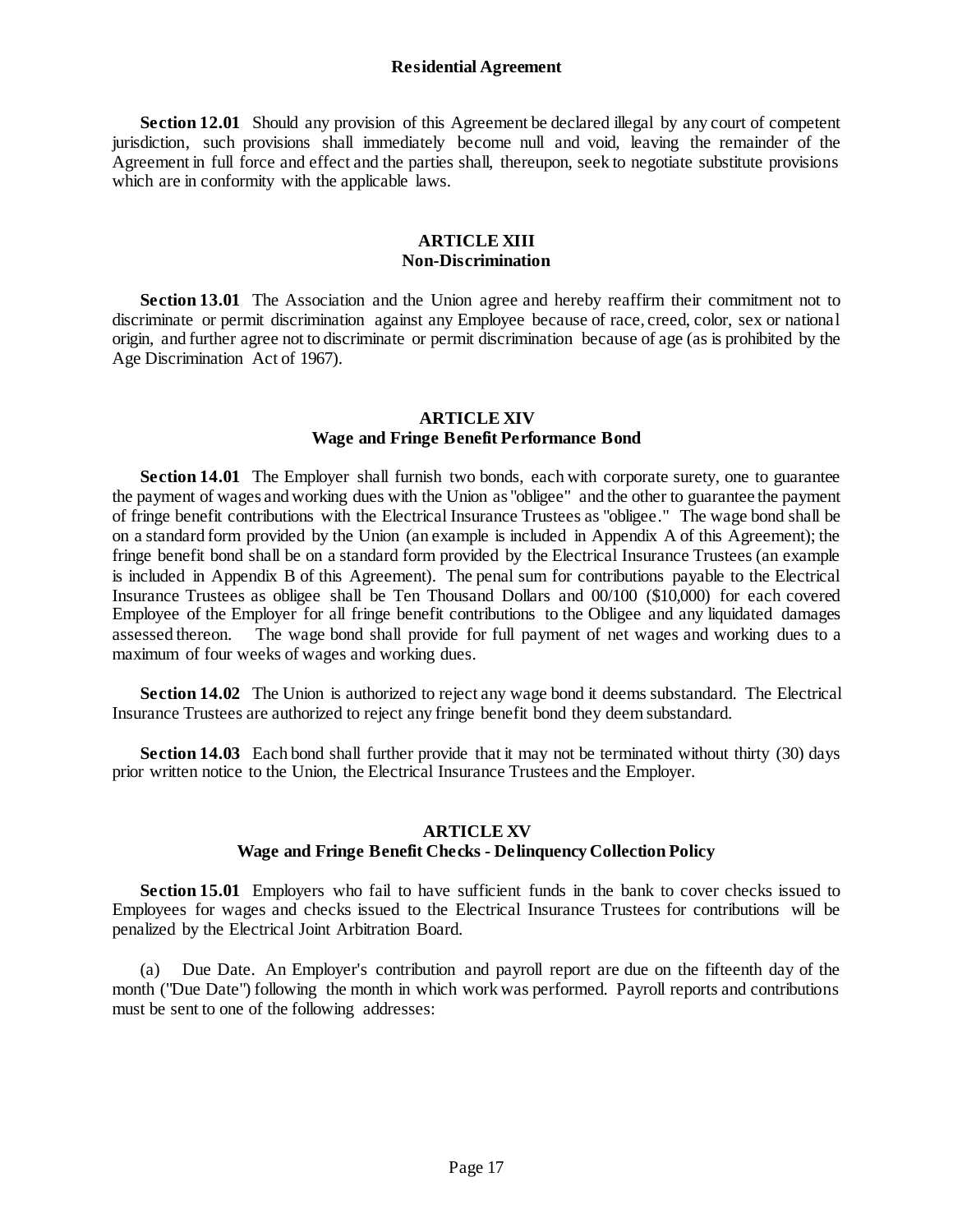Electrical Insurance Trustees 75 Remittance Drive, Suite 1615 Chicago, IL 60675-1615

Via United States Postal Service: Via Courier (everything except U.S.P.S.):

The Northern Trust Company 350 North Orleans Street Receipt & Dispatch 8 th Floor Chicago, IL 60654

Attention: Electrical Insurance Trustees Suite 1615

(b) Delinquent Defined. If a contribution and payroll report are not received by the Due Date, they are delinquent. If the Due Date is a Saturday, Sunday or holiday, the contribution and payroll report must be received by the next business day. Contributions are not received until they are received at one of the above addresses. The postmark date on an envelope is not the receipt date. If only a part of the amount due is paid, the shortage is delinquent.

(c) Additional Charge for Delinquency. Failure to pay the contribution by the Due Date will result in liquidated damages of one percent  $(1\%)$ , multiplied by the total amount due for each day late, up to ten percent (10%).

(d) Past Due Date and Amount. If an Employer's delinquent payment is not received by the last day of the month ("Past Due Date") following the month in which work was performed, the Trustees will assess additional liquidated damages and interest as follows:

(1) Liquidated damages at the rate described in item (c) above, plus an additional five percent (5%) of the delinquent amount. If the delinquent payment is not received by the last day of the month following the Past Due Date, another five percent (5%) in liquidated damages will be assessed.

(2) Interest at the rate of one percent (1%) will be assessed for each month, or a part thereof, that a payment is late.

As soon as reasonably possible following the Past Due Date, the Trust office will notify the delinquent Employer that failure to pay the amount due will result in liability for additional liquidated damages, interest, attorneys' fees and costs, and jeopardizes coverage and eligibility for its Employees.

(e) Claim on Bond and notice to EJAB. If an Employer is delinquent in the amount of \$25,000 or more, the Trust office will promptly file a claim on the Employer's Fringe Benefit Bond and send a notice to the Electrical Joint Arbitration Board. If an Employer's delinquent payment is not received by the last day of the month following the Past Due Date, regardless of the amount of the delinquency, the Trust office will send a notice to the Employer's surety and to the Electrical Joint Arbitration Board.

(f) Payment Required and Suspension of Coverage.

(1) Hours for which an Employer is delinquent do not count in determining eligibility under the Insurance Trust.

(2) If an Employer remains delinquent fifteen (15) days after the Past Due Date, the Trust office will promptly send a notice to (a) the Employer for distribution to Employees, (b) affected Employees at their last address in the Insurance Trust records and (c) Local Union No. 134, which explains that coverage under the Insurance Trust will be suspended if the delinquent contributions are not paid by the last day of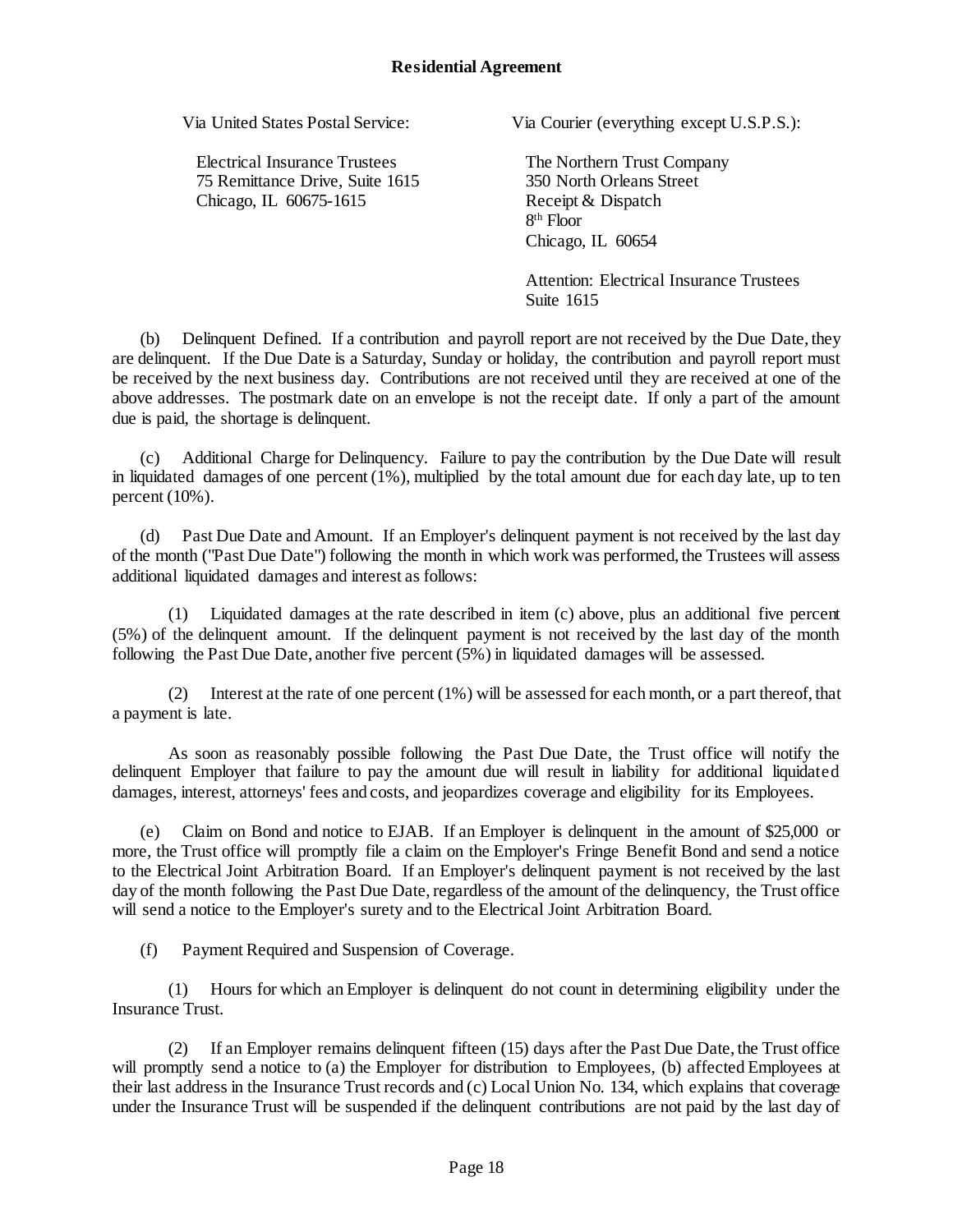the month following the Past Due Date. If the Trust office has no address for an Employee, the notice to the Union and his Employer will substitute for notice to the Employee. The Employer must post the notice at the location for other Employee notices. Failure to pay the delinquent amount in full by the last day of the month following the Past Due Date will result in a suspension of coverage and eligibility under the Insurance Trust for claims incurred after the last day of the month following the Past Due Date, and the suspension will continue until eligibility and coverage are reinstated by the Trustees.

(3) It is the intent of the Parties that an Employee should not continue to work for an Employer who is delinquent in making contributions to the Electrical Insurance Trustees and that while an Employee remains employed by a delinquent Employer, to the extent permitted by law, the Employee will not receive health and welfare benefits. If they deem it prudent, the Trustees may defer suspension of coverage and eligibility as otherwise required by this Agreement while pursuing other means of curing the delinquency, including in the case of a bankrupt Employer an application to the bankruptcy court for any relief to which the Trustees may be entitled.

(4) Suspension of coverage does not relieve the Employer of its obligation to pay contributions.

(g) Referral to Legal Counsel. The Fund Administrator will refer any delinquency which remains unpaid 90 days after the Due Date and which is more than \$5,000 to Fund Counsel for legal action. Notice of the referral will be provided to the Chicago and Cook County Chapter, N.E.C.A., the Local 134 Business Manager and affected Employees. If Fund Counsel files suit to collect the delinquency, the Employer is liable for the amount of the contributions, liquidated damages, interest, and all costs of recovery, including but not limited to attorneys' fees and court costs.

(h) Deposit. If an Employer fails to make the full monthly contribution by the Due Date three (3) times in any twelve (12) month period, the Trustees will require the Employer to post a cash deposit which is the lesser (a) of three (3) months of estimated contributions, based on the Employer's last twelve (12) payroll reports, or (b) the amount on the following schedule:

| Number of Employees | Deposit Required |
|---------------------|------------------|
| $1 - 5$             | \$10,000         |
| $6 - 10$            | \$20,000         |
| $11 - 20$           | \$40,000         |
| $21 - 50$           | \$100,000        |
| $51 - 75$           | \$150,000        |
| Over 75             | \$150,000        |

plus an additional amount determined by this schedule for increments of Employees beyond Seventy-five (75).

The term of the deposit is for a period of one (1) year.

The deposit will only be used to guarantee contributions and related liquidated damages, interest and costs of collection, and shall be in addition to other security hereunder.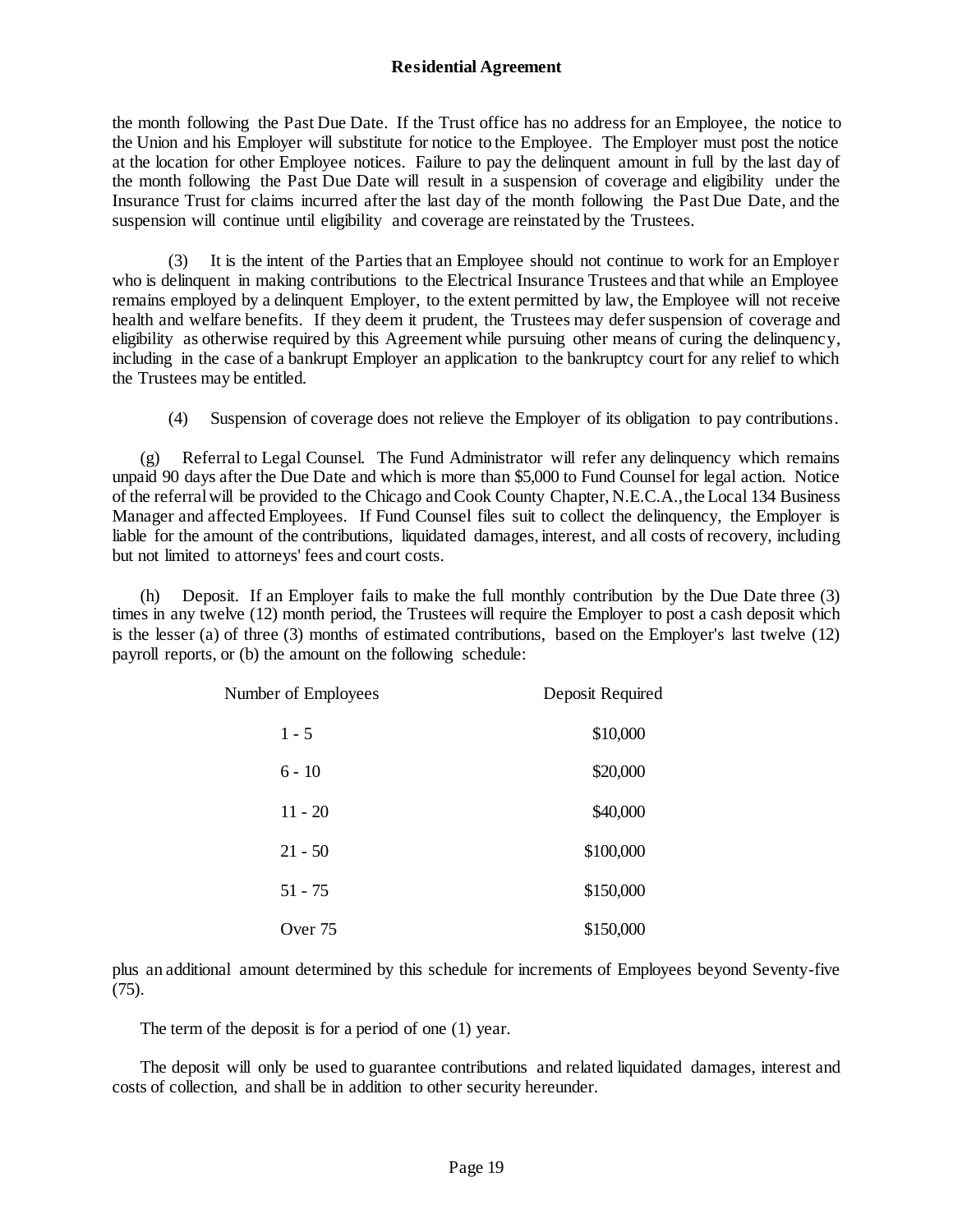The term of the deposit will automatically renew if the Employer is again delinquent during the year the deposit is required to be maintained.

(i) The following will also be processed as delinquencies:

(1) Liquidated Damages. Assessments for liquidated damages must be paid by the last day of the month in which assessed. If assessed liquidated damages are not paid by the last day of the month in which assessed, they will be treated the same as delinquent contributions except that liquidated damages will not be assessed for the late payment of liquidated damages.

(2) If a check for contributions is dishonored for any reason, the contributions will be treated as unpaid. In addition to their remedies hereunder, the Trustees may pursue any other remedies they may have against the Employer or any other person under any applicable law.

(3) Any amounts assessed by the Trust office pursuant to any rule adopted by the Trustees, including but not limited to any assessment for failure to permit a payroll audit, will be treated the same as delinquent contributions, and must be paid by the end of the month in which assessed.

(j) Controversies and Disputes. In any controversy, claim, demand, suit at law or other proceeding between an Employer or any other person and the Trustees, the Trustees are entitled to rely upon any facts appearing in the records of the Trustees, certified by the Union or an Employer, any facts which are of public record, and any other evidence pertinent to the issue involved.

The Trustees have discretionary authority to determine all questions and controversies relating to the Trust, including the construction of any rules or regulations adopted by the Trustees. The decision of the Trustees is binding upon all persons dealing with the Trustees. If a determination of the Trustees is subject to review by a court or other authorized person or body, the decision by the Trustees must be sustained unless it is determined that the Trustees acted in an arbitrary and capricious manner.

(k) Payroll Audit. The Trustees are authorized to conduct payroll audits of Employers from time to time as the Trustees deem desirable. If an Employer fails to schedule an audit for a date within 30 days of the Trustees' notice of audit or if an Employer refuses to schedule an audit, the Trustees shall immediately assess the Employer \$1,000. The Trustees shall assess the Employer an additional \$2,000 if the audit is not scheduled by the end of the following month. Thereafter, the Trustees shall assess the employer \$3,000 per month until the Employer complies. If an audit discloses an underpayment, liquidated damages of fifteen percent (15%), multiplied by the amount of the underpayment, will be assessed. If the underpayment and liquidated damages are not paid by the last day of the month following at least fifteen (15) days notice by the Trust office, the same rules above that apply to delinquent contributions will apply except that the total liquidated damages will not exceed twenty percent (20%) of the underpayment. If the audit discloses an underpayment of three percent (3%) or more of the total contributions due for the audit period, the cost of the audit (deemed to be \$750) will be paid by the Employer. If Fund Counsel files suit to collect an underpayment or to enforce the Trustees' right to conduct an audit, the Employer will be liable for any attorneys' fees and costs incurred by the Trustees in addition to any underpayment, liquidated damages and interest.

Section 15.02 The failure of an Employer to comply with the above provisions is a breach of this Agreement.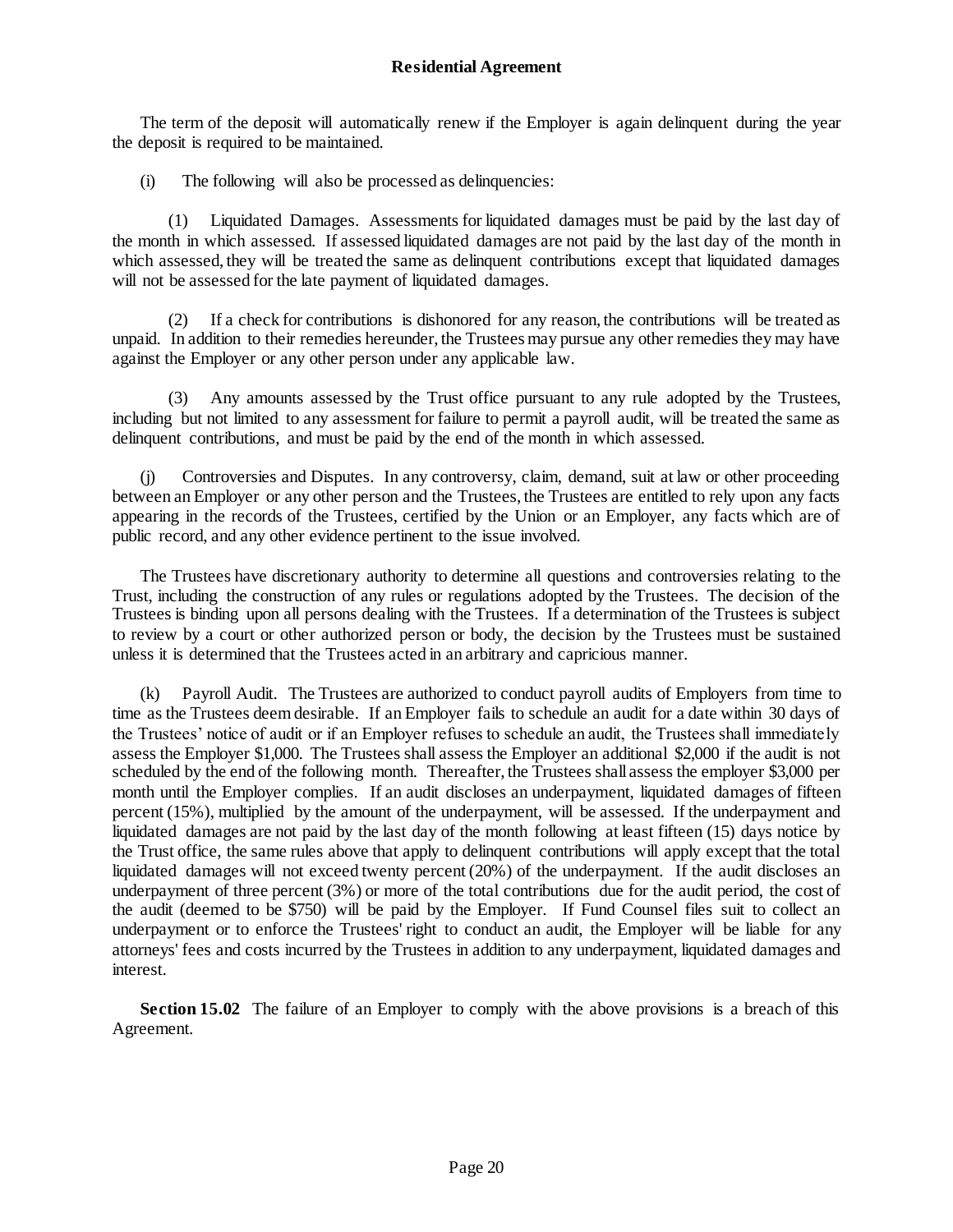## **ARTICLE XVI Veterans' Rights**

<span id="page-24-1"></span><span id="page-24-0"></span>Section 16.01 The parties agree that Employers shall fully comply with their obligations under the Uniformed Services Employment and Reemployment Rights Act of 1994, Public Law 103-353 (USERRA).

**Section 16.02** An Employer reemploying a person who enjoys veterans' rights under USERRA shall provide written notification to the Electrical Insurance Trustees within 30 days after the date of such reemployment. An Employer who fails to provide timely notification pursuant to this section shall be liable for all damages caused by such failure.

<span id="page-24-2"></span>WITNESS: The hands and seal of the Parties hereto this 5<sup>th</sup> day of June, 2017.

Electrical Contractors' Association Local Union #134

Eric F. Nixon Don Finn

of City of Chicago International Brotherhood of Electrical Workers

President Business Manager, Financial Secretary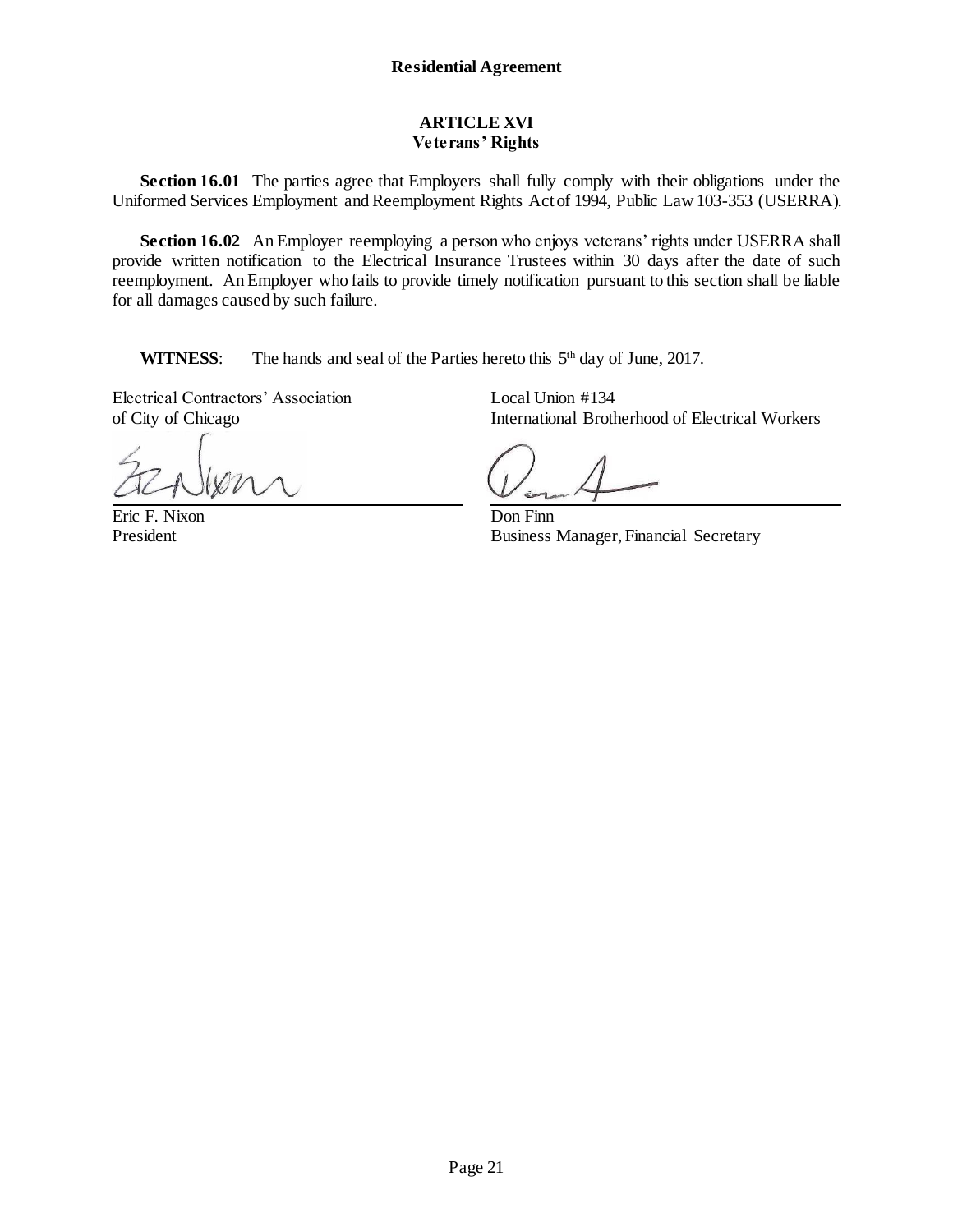**Page left blank intentionally.**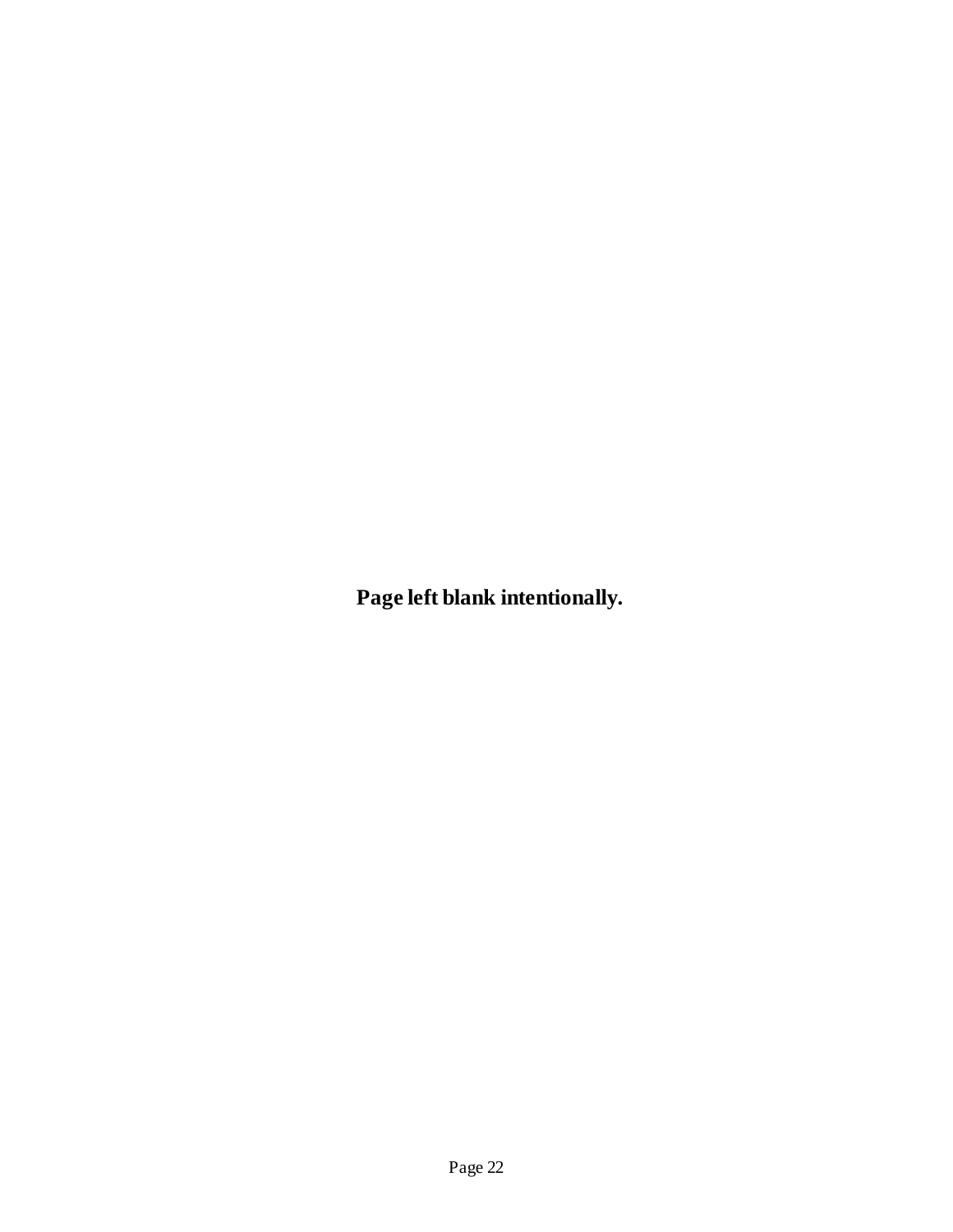**Appendix A**

## **Employer's Wage Bond**

<span id="page-26-0"></span>

| KNOW ALL MEN BY THESE PRESENTS, that we |  |
|-----------------------------------------|--|
|-----------------------------------------|--|

(name of employer)

a understanding the state of the state of the "Principal" called the "Principal"

 (indicate corporation, partnership, or sole proprietorship)

and\_\_\_\_\_\_\_\_\_\_\_\_\_\_\_\_\_\_\_\_\_\_\_\_\_\_\_\_, a surety licensed to transact business in Illinois, herein called the "Surety", are hereby bound unto **Local Number 134, International Brotherhood of Electrical Workers**, as Obligee, in the penal sum of four weeks of net wages and Local Union working dues for each employee, for the payment of which each of the undersigned herby binds itself, its successors and assigns.

**WHEREAS**, the Principal is employing employees represented by the Obligee for the purpose of performing certain electrical work in the territory within the jurisdiction of the Obligee as defined in the collective bargaining agreement known as the Principal Agreement,

**NOW THEREFORE**; the conditions of this bond are such that if the Principal shall meet its obligations to pay in full all wages for all employees working pursuant to the provisions of the Principal Agreement who are employed by the Principal, then this obligation for such wages shall be void, otherwise to remain in full force and effect. This obligation is joint and several.

**NOW THEREFORE**; the conditions of this bond are such that if the Principal shall meet its obligations to pay in full all Local Union working dues pursuant to the provisions of the Principal Agreement, then this obligation for such working dues shall be void, otherwise to remain in full force and effect. This obligation is joint and several.

This bond may be cancelled by the Surety 30 days after receipt by the Obligee of the Surety's written notice of cancellation sent by registered or certified mail, return receipt required.

| This bond is signed on | 20                                                           |  |  |  |
|------------------------|--------------------------------------------------------------|--|--|--|
| Principal              | <b>Surety</b>                                                |  |  |  |
|                        |                                                              |  |  |  |
| By:                    | By:<br><u> 1980 - Jan Stein Berlin, Amerikaansk kanton (</u> |  |  |  |

*A Power of Attorney and notarial acknowledgement must be submitted with this bond.*

PLEASE NOTE THAT THIS WAGE BOND INCLUDES VACATION AND WORKING DUES.

**\_\_\_\_\_\_\_\_\_\_\_\_\_\_\_\_\_\_\_\_\_\_\_\_\_\_\_\_\_\_\_\_\_\_\_\_\_\_\_\_\_\_\_\_\_\_\_\_\_\_\_\_\_\_\_\_\_\_\_\_\_\_\_\_\_\_\_**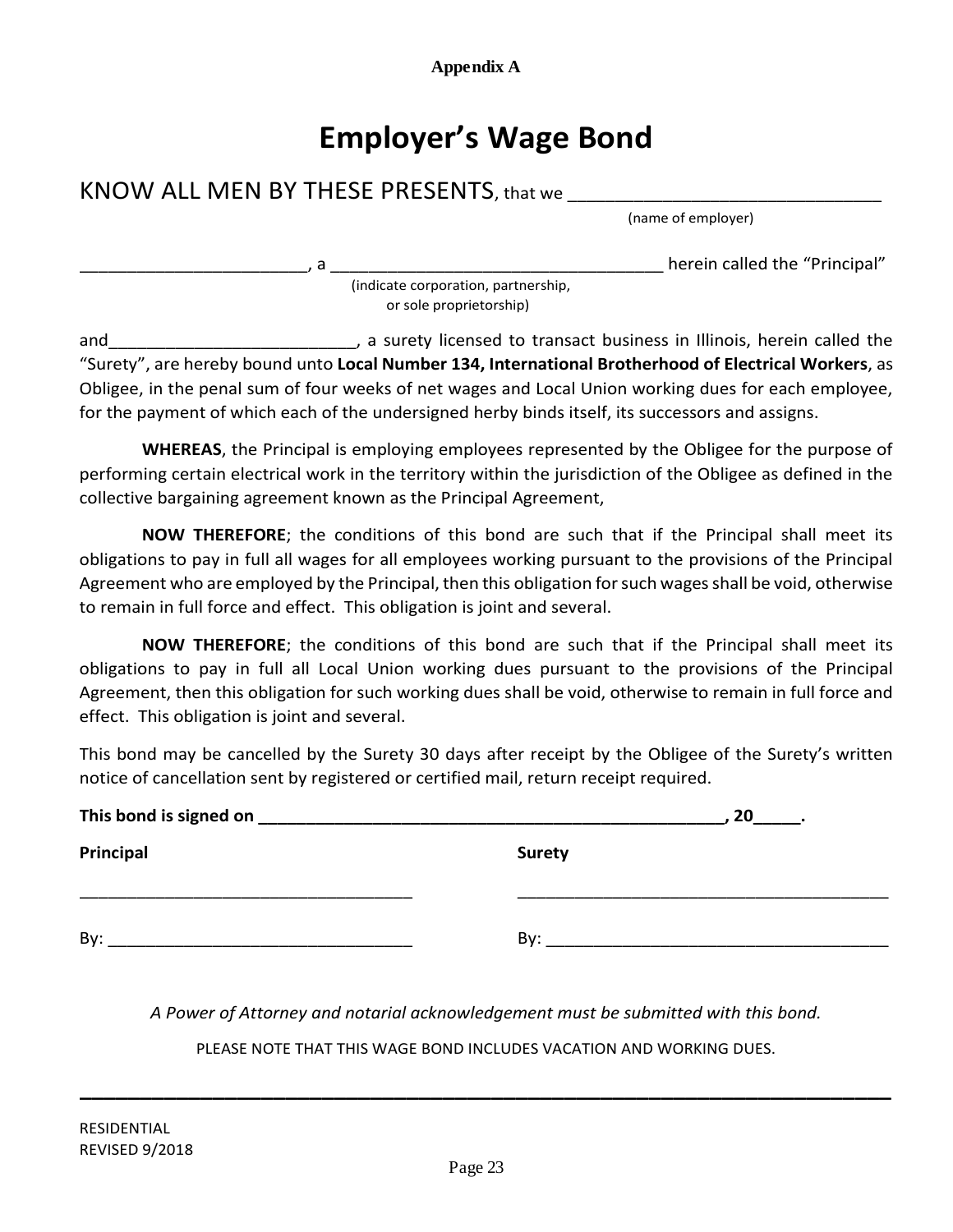**Page left blank intentionally.**